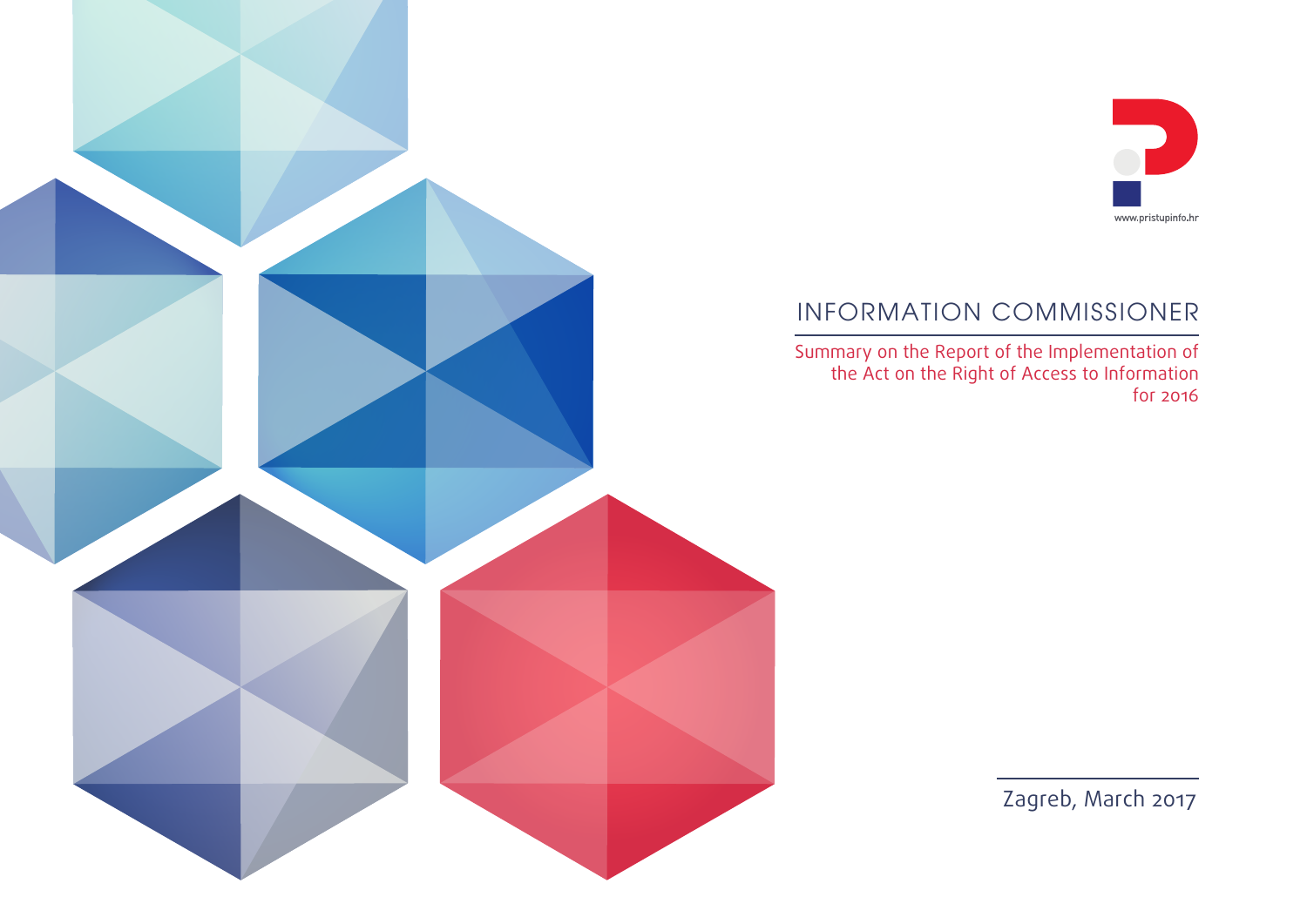# **Content**

| 1. Public authorities and their obligations <b>Executive Construction</b> by the set of the set of the set of the set                                        |    |
|--------------------------------------------------------------------------------------------------------------------------------------------------------------|----|
| 2. The proactive publication of information on websites <b>Communications</b> and the proactive publication of information on websites <b>Communications</b> |    |
|                                                                                                                                                              |    |
|                                                                                                                                                              |    |
| Beneficiaries' requests<br>Complaint procedures<br>Judicial review 12                                                                                        |    |
|                                                                                                                                                              |    |
|                                                                                                                                                              | 13 |
| 5. The re-use of information <b>Exercise Exercise 20</b> in the result of the set of information                                                             |    |
| 6. How we protected, monitored and promoted the right of access to information                                                                               |    |
| and to the re-use of information in 2016 <b>Constitution</b> 18                                                                                              |    |
|                                                                                                                                                              |    |
|                                                                                                                                                              |    |
|                                                                                                                                                              |    |
|                                                                                                                                                              |    |
|                                                                                                                                                              |    |
| 8. Status assessment and recommendations <b>Communities</b> 25                                                                                               |    |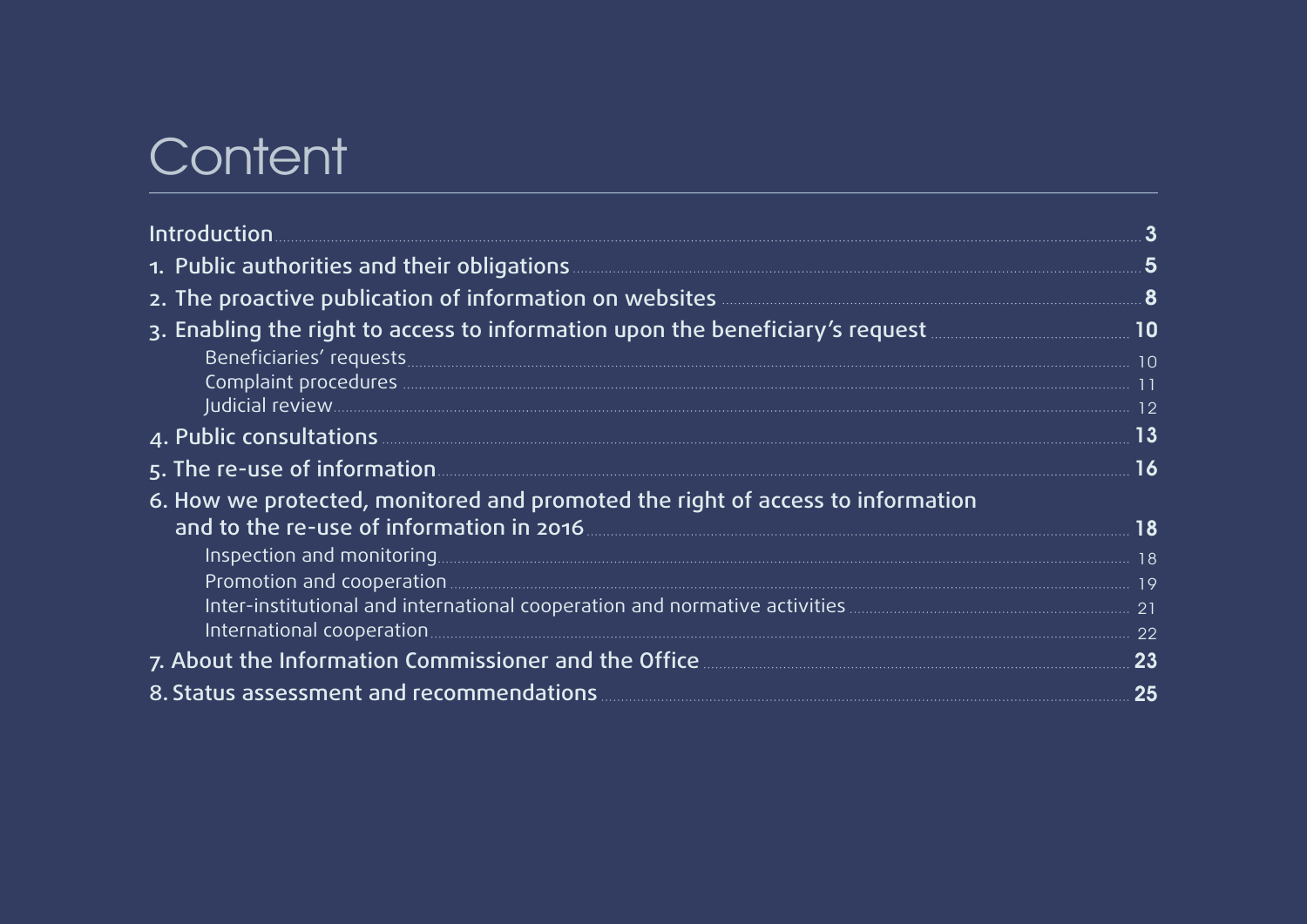# **Introduction**

This document clearly and concisely provides an overview of the implementation of the Act on the Right of Access to Information (Official Gazette 25/13, 85/15) and of the Information Commissioner's performance indicators.

The full text is available in the Report on the Implementation of the Right of Access to Information Act for 2016 which, as Information Commissioner, I have submitted to Croatian Parliament in accordance with Article 60, paragraph 3 of the Act.

The report contains a description and analysis of public authorities' procedures under the provisions of the Act in the fields of the proactive disclosure of information and transparency, acting upon beneficiaries' requests, public consultations and the re-use of information, as well as of the Information Commissioner's exercise of the functions of the protection, monitoring and promotion of the right of access to information and the re-use of information. It also contains an assessment of the situation as well as proposals for the elimination of deficiencies and irregularities in the implementation of the Act. The report was prepared based on data collected through the annual reports submitted by public authorities to the Commissioner, on reports by bodies in charge of certain aspects of the implementation of the Act, and on the expert-analytical monitoring of the implementation of provisions in the Act and information on the procedures and activities conducted by the Commissioner (complaints, petitions, inspection, etc.).

The right of access to information, as a constitutionally guaranteed right, provides a wide range of opportunities for citizens and legal persons to seek and obtain information that is of a public nature. Public authorities are obliged to provide citizens with this information through the publication of information on websites as well as through the provision of information upon request, using the prescribed procedure, for the use or re-use information. At the same time, citizens and interest groups must be included in a transparent decisionmaking process in a timely fashion, especially when regulations and programme acts which

determine the development direction in the future are being made.

Through the timely publication of accurate and complete information, authorities become transparent and open, thus permitting citizens to carry out their function of being democratic supervisors of their manner of operating and of their results. Transparent and open administration and government results in better-informed citizens, in greater responsibility, in the careful and economical use of public funds as well as in the combating of corruption. Information and communication with citizens strengthens democratic processes, upholds the rule of law and contributes to the efficient resolution of problems that plague citizens, the economy and society as a whole.

Your Information Commissioner, Anamarija Musa

\* Abbreviations: ARAI – Act on the Right of Access to Information; LRG – Local and Regional Governments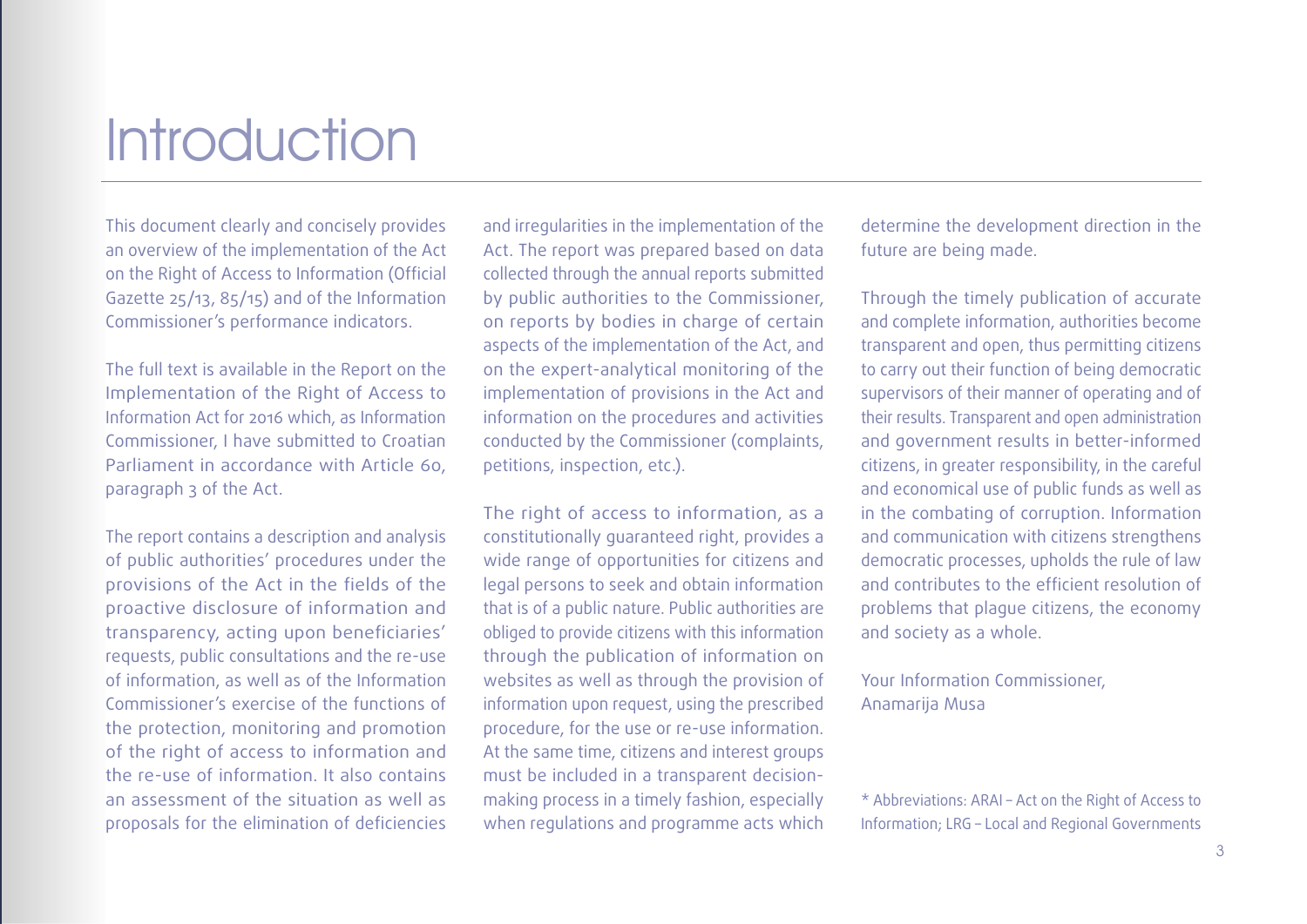# OVERVIEW OF KEY EVENTS IN 2016

| 15/1/2016<br>Reception of annual<br>reports from public bodies                                                                          | 4/3/2016<br>International Open Data<br>Day, roundtable "Open Data<br>and Civil Hackers: from<br>Lone Example to Standard",<br>Zagreb | $\sqrt{8}/3/2016$<br>Ordinance on the<br>Organization, Content,<br>and Manner of Keeping<br>the Official Register on<br>Exercising the Right of<br>Access to the Re-Use of<br>Information                                                                                                                                                                               |                             | 31/3/2016<br>Summary of the Report of<br>the Implementation of the<br>ARAI for 2015 submitted to<br>Croatian Parliament        | 4/4/2016<br>Working Group for public<br>sector information,<br>European Commission,<br>Luxembourg   |
|-----------------------------------------------------------------------------------------------------------------------------------------|--------------------------------------------------------------------------------------------------------------------------------------|-------------------------------------------------------------------------------------------------------------------------------------------------------------------------------------------------------------------------------------------------------------------------------------------------------------------------------------------------------------------------|-----------------------------|--------------------------------------------------------------------------------------------------------------------------------|-----------------------------------------------------------------------------------------------------|
| 21/4/2016<br>Summary of the Report of<br>the Implementation of the<br>ARAI for 2015 accepted at<br>the Croatian Parliament's<br>session | 10/5/2016<br>New Information<br>Commissioner's Rules of<br>Procedure put into effect                                                 | 17/5/2016<br><b>International Digital</b><br>Society Day, panel discus-<br>- Open Data", Zagreb                                                                                                                                                                                                                                                                         | sion "Digital Single Market | 2/6/2016<br>"Open Data: Local<br>Government Units - the<br>Publishing and Re-Use<br>of Public Sector Data"<br>workshop, Rijeka | 9/6/2016<br>"Open Data: Transparency<br>and a Market for the New<br>Generation" workshop,<br>Osijek |
| 29/8/2016<br>29/8 to 2/9 - Open Data<br>Academy, Pula                                                                                   | Right to Access to Information" guidebook                                                                                            | 28/9/2016 Commemoration of International Right to know<br>Day: presentation of the Decision and Opinion Search Engine,<br>the English version of the website and publications<br>Launching of TOM and of the English version of the website,<br>presentation of the "The Application of the Act on the Right<br>of Access to Information" manual and the "Exercise Your |                             | 5/10/2016<br>International Open Data<br>Conference, Madrid                                                                     | 21/10/2016<br>Round table "Open Data",<br>French Institute                                          |
| 7/12/2016<br>Open Government Partnership Global Summit, Paris                                                                           |                                                                                                                                      |                                                                                                                                                                                                                                                                                                                                                                         | 20/12/2016                  | Presentation of the "Manual for the Implementation of Public<br>Consultation for Local and Regional Self-Government Units".    |                                                                                                     |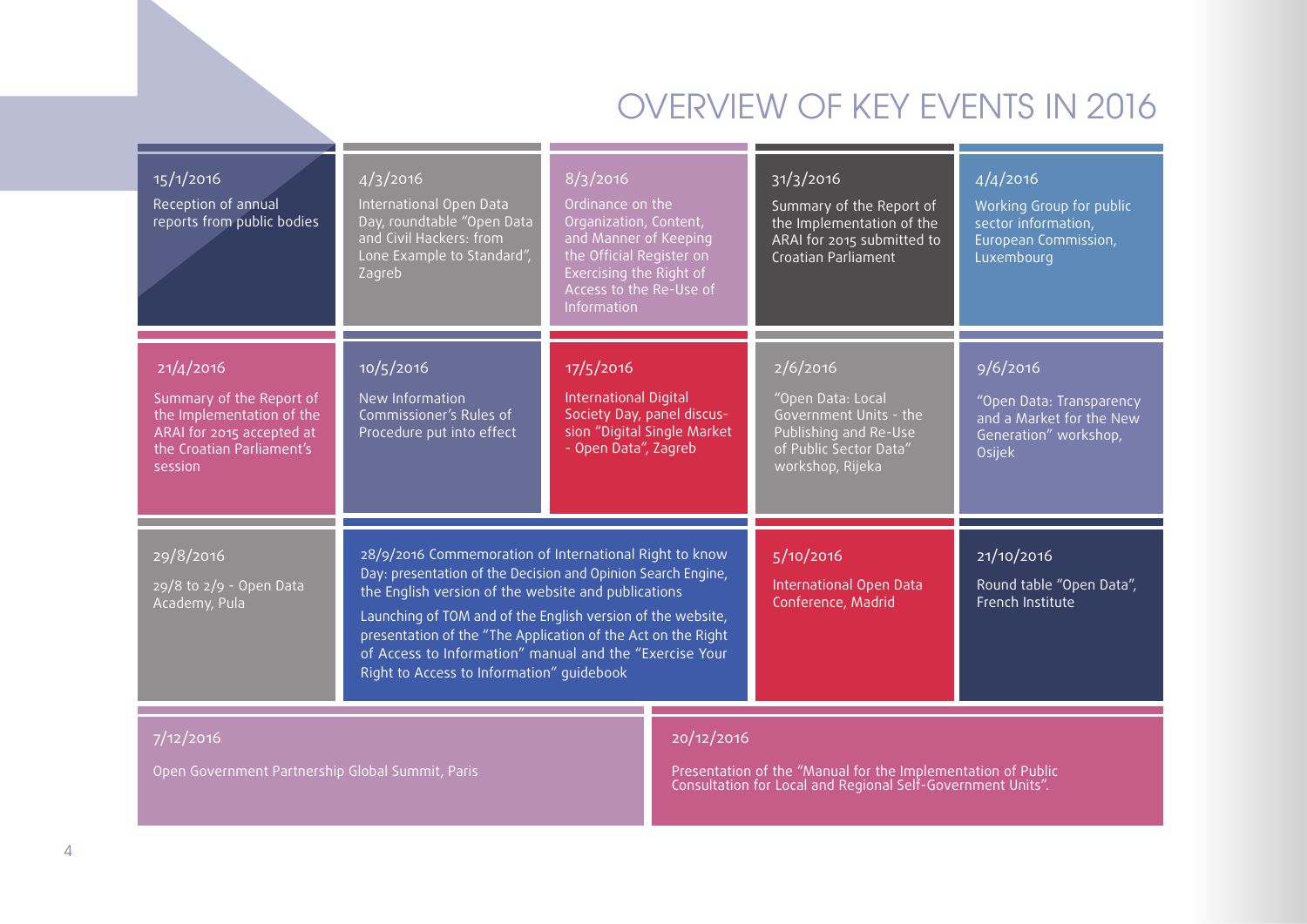# <span id="page-4-0"></span>1. Public authorities and their obligations

In order to implement the right of access to information which is guaranteed by the Croatian Constitution, all public authorities or those defined by specific provisions of the ARAI, shall ensure:

- the proactive disclosure of information on websites
- provide information in the Central Catalogue of Official Documents
- ensure collegial bodies' publicity of work
- implement public consultations
- the re-use of information by publishing open data on websites or portals
- acting upon beneficiaries' requests for access to information or re-use of information

The information that is provided to all beneficiaries must be timely, complete and accurate, and beneficiaries may access it freely. It is expected that relationships between authorities and beneficiaries be based on cooperation and a respect for human dignity. Therefore, public authorities are obliged to:

- appoint an Information Officer who will ensure the implementation of the ARAI and inform the public and the Information Commissioner of the choice within 30 days
- keep an official register of all the submitted requests, which is particularly monitored in the monitoring process
- cooperate with the Information Commissioner
- submit an annual report for the previous year by 31 January

In addition, for the purpose of proper implementation, we recommend that authorities, leaders and officials regularly:

- ensure coordination between the various organizational units, for the purpose of quicker proceedings and an effective publication of timely information, as well as for correspondence between the units
- regularly undergo trainings through educational modules which we offer independently or in cooperation with other competent bodies
- use the self-assessment instrument for the quality of implementation of the ARAI which is available on our website, along with the action plan form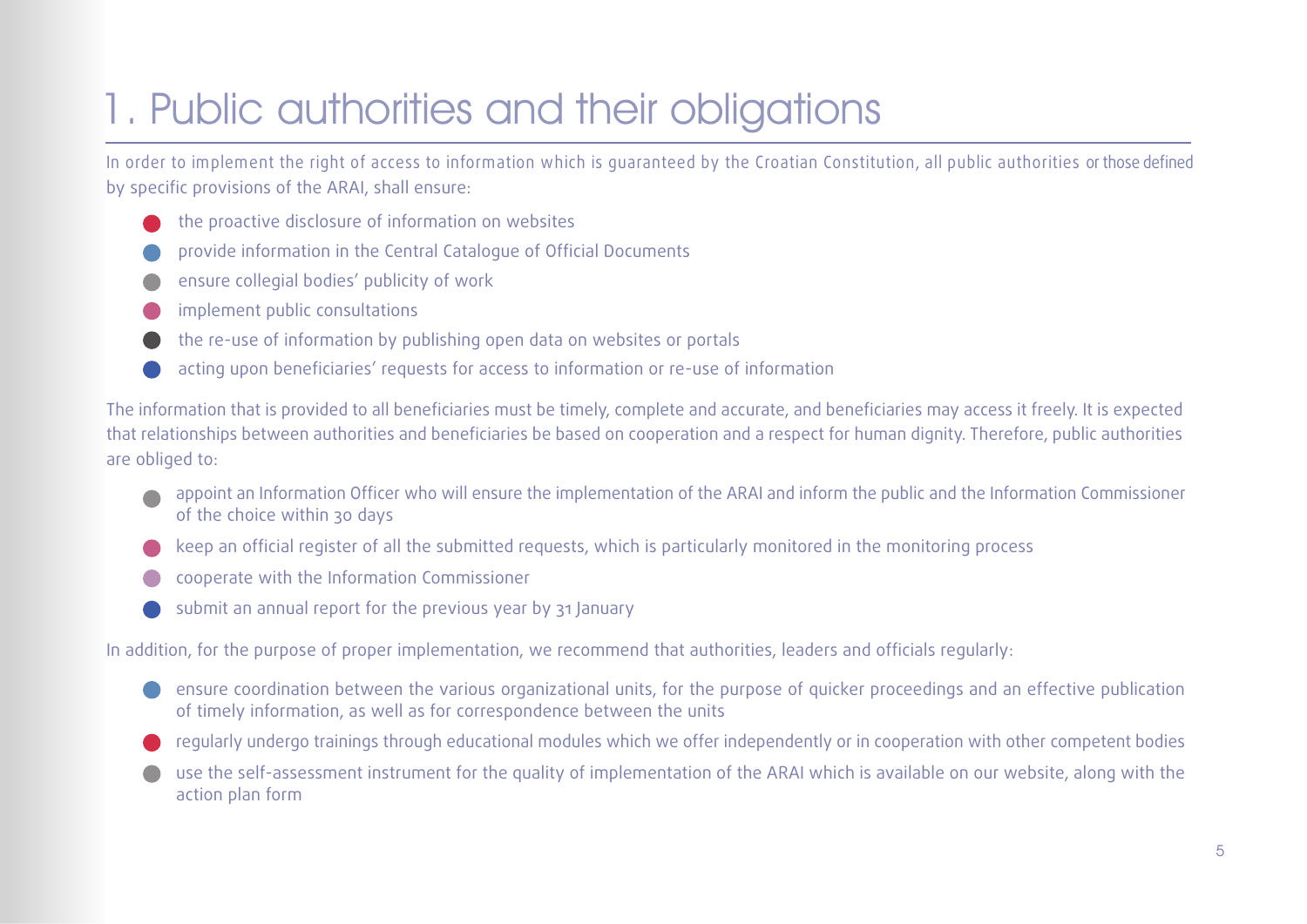#### Public authorities

A List of public authorities is publicly available on the searchable and updated application <http://tjv.pristupinfo.hr/> which allows beneficiaries to download data in a machine-readable and open format. At the moment when the submitted reports on the implementation of the Act for 2016 were being processed (22 February 2017), the List included 5,873 public authorities, 67 less than in the previous year.



As of 2016, the web application [Pristupinfo.hr,](http://www.pristupinfo.hr/) through which public authorities submit data to us on information officers, information about public authorities as well as submit annual reports, has fully been in function. Of the 5,873 bodies on the list, 854 or 14.5% of them have not appointed information officers or have not informed us about it. In 2016, based on indirect monitoring and dealing with petitions, we repeatedly warned authorities to fulfil these critical obligations. Therefore, although unsatisfactory, the result is better than in 2015 when 1,620 or 26.8% of bodies or did not have officers.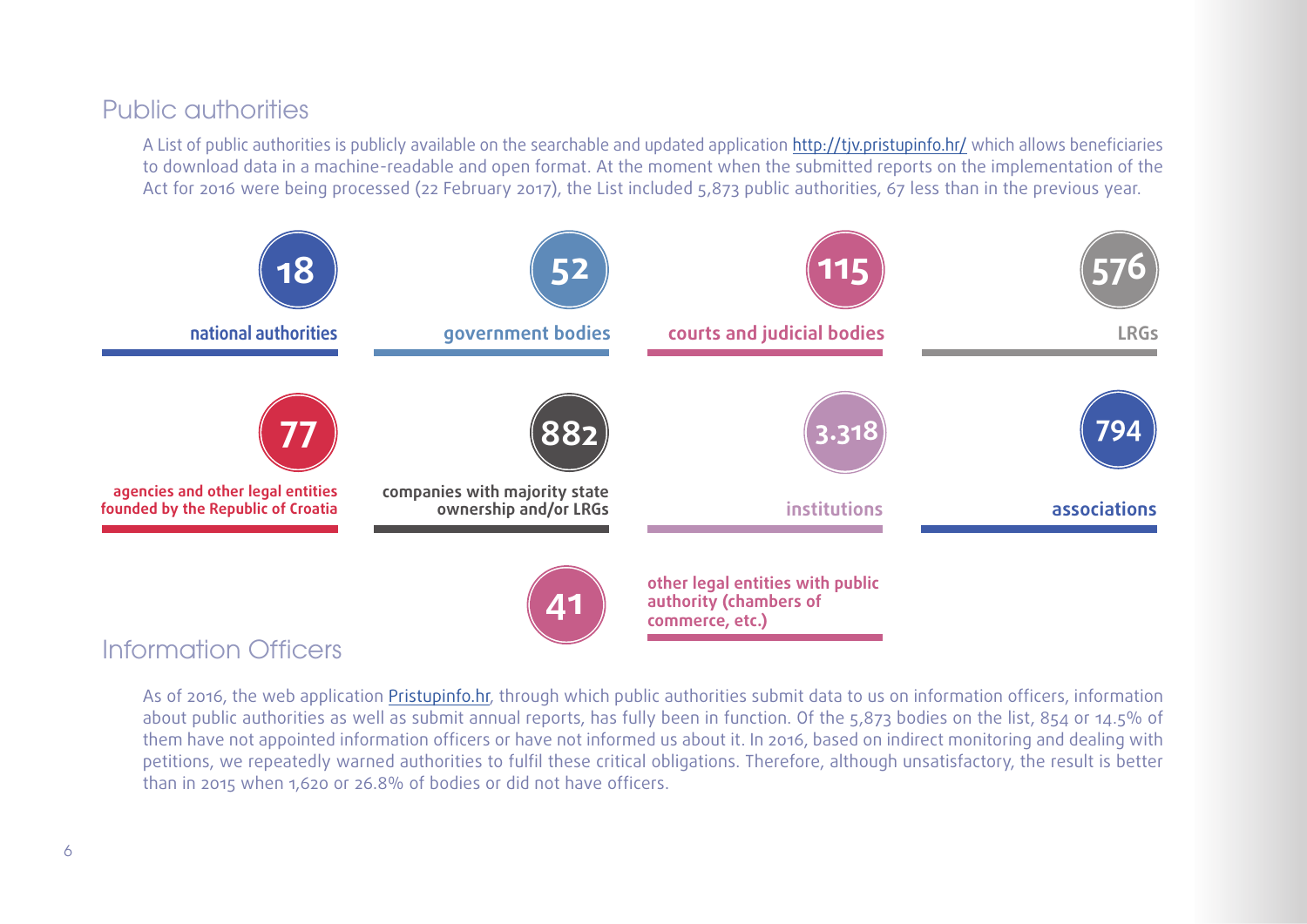#### Annual reports for 2016

Reports were submitted to us by 4,759 or 81.03% of the bodies, marking the first time that over four fifths of the reports were received. As a result of our efforts, the number of reports submitted by public authorities is continuously increasing; however, this key obligation still is not completely fulfilled. The problem of the quality of the submitted reports will be subject of our educational activities.



**Number of public authorities which delivered a report Number of public authorities which have not delivered a report**

Public authorities' key obligations are the appointment of information officers, keeping the official registry and the delivery of the annual report to the Information Commissioner.

The Annual Report for 2016 was submitted by 81.03% of the bodies, as opposed to the Report for 2013 which was delivered by only 58.50% of the bodies

#### Progress in the implementation **Learn more** Learn more **Did you know?** The next steps... Guidelines on the application of Article 13 of Information Officers is available at [www.pristupinfo.hr](http://www.pristupinfo.hr)



The List contains 5.873 public authorities, and you can download it in an open format at tiv.pristupinfo.hr/



7 of public authoritiesThe continuous updating of the list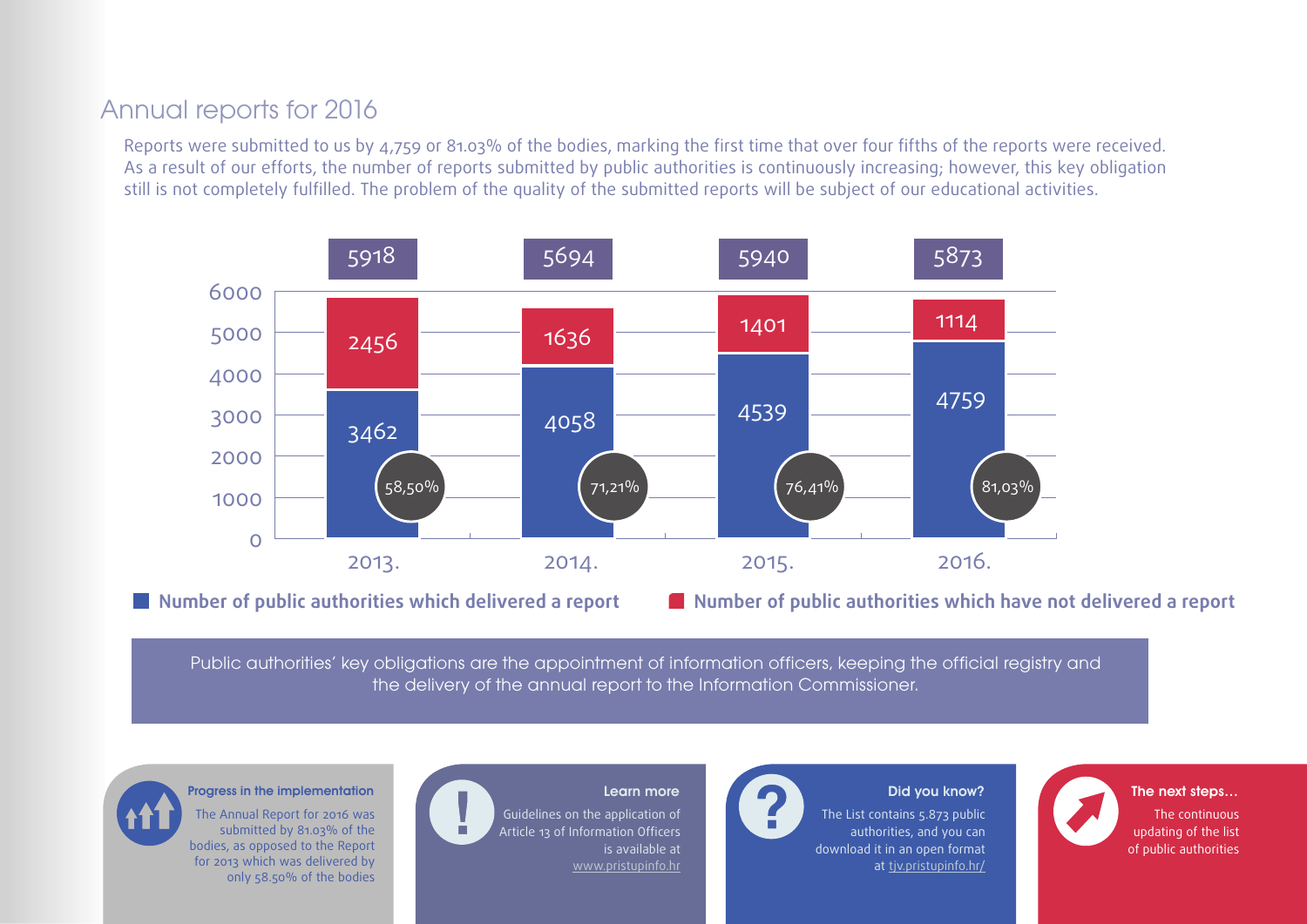# <span id="page-7-0"></span>2. The proactive publication of information on websites

The publication of information on public authorities' websites (pro-active publication) is a key way of informing the public and ensuring transparency. In Article 10, the ARAI obliges public authorities to continuously and voluntarily publish certain documents and information, with the objective of transparency in decision-making, transparency of work and planning, financial transparency and transparency in the provision of services and in communication with beneficiaries. This reduces beneficiaries' need to apply for requests, thus reducing the burden on public authorities and ensuring the greater equality of citizens in access to information.

#### Improved, but still only partial proactive publication of information

Public authorities do not completely fulfil the obligation of proactive publication. Through the information submitted in reports, it has been observed that what is specifically left unpublished is information on financing and allocation of funds, including donations and sponsorships or other grant award funds, as well as on the conclusions of official session. The most accessible information is on the internal organization of public authorities (around 79% of the bodies), general acts and decisions which the bodies bring (78% of the bodies) and annual plans, programmes, strategies, instructions (76% of the bodies). However, there has been great improvement compared to 2015 in terms of increasing the publication of most of the information by 5 to 10 % (ex. budget information from 63.5% to 72.12%, financial statements from 62.17% to 71.27%, grant information from 24.94% to 29.93%, conclusions of official sessions from 35.62% to 40.54%, etc.). At the same time, there was an unsatisfactory level of delivery of regulated information to the Official Catalogue of Official Documents.

#### Fiscal transparency is slowly but surely increasing

According to research by the Institute of Public Finance, local government units' average financial transparency rating is 2.35, which is an improvement compared to previous observations when all units had received an average score of 1.75. The average transparency for counties is 4.3, 3.05 for cities and 2.04 for municipalities, where a fifth of the municipalities did not publish any of the key financial documents, and only 25 cities published all five documents. At the same time, about 70% of companies in majority state ownership i.e. only 30% of LRG companies publish their annual reports on operations.

#### Citizens are sending warnings!

In terms of the 124 petitions we received from citizens in 2016 which warned us of lapses in proactive publication, the most common were in relation to schools, hospitals and tourist boards. A large number of petitions were filed due to non-disclosure of information in an easily searchable manner and in machine-readable form, whereby the format of publication is especially important when publishing certain directories and registers. In all cases we reacted by ordering the publication of the information, which according to the ARAI must be disclosed.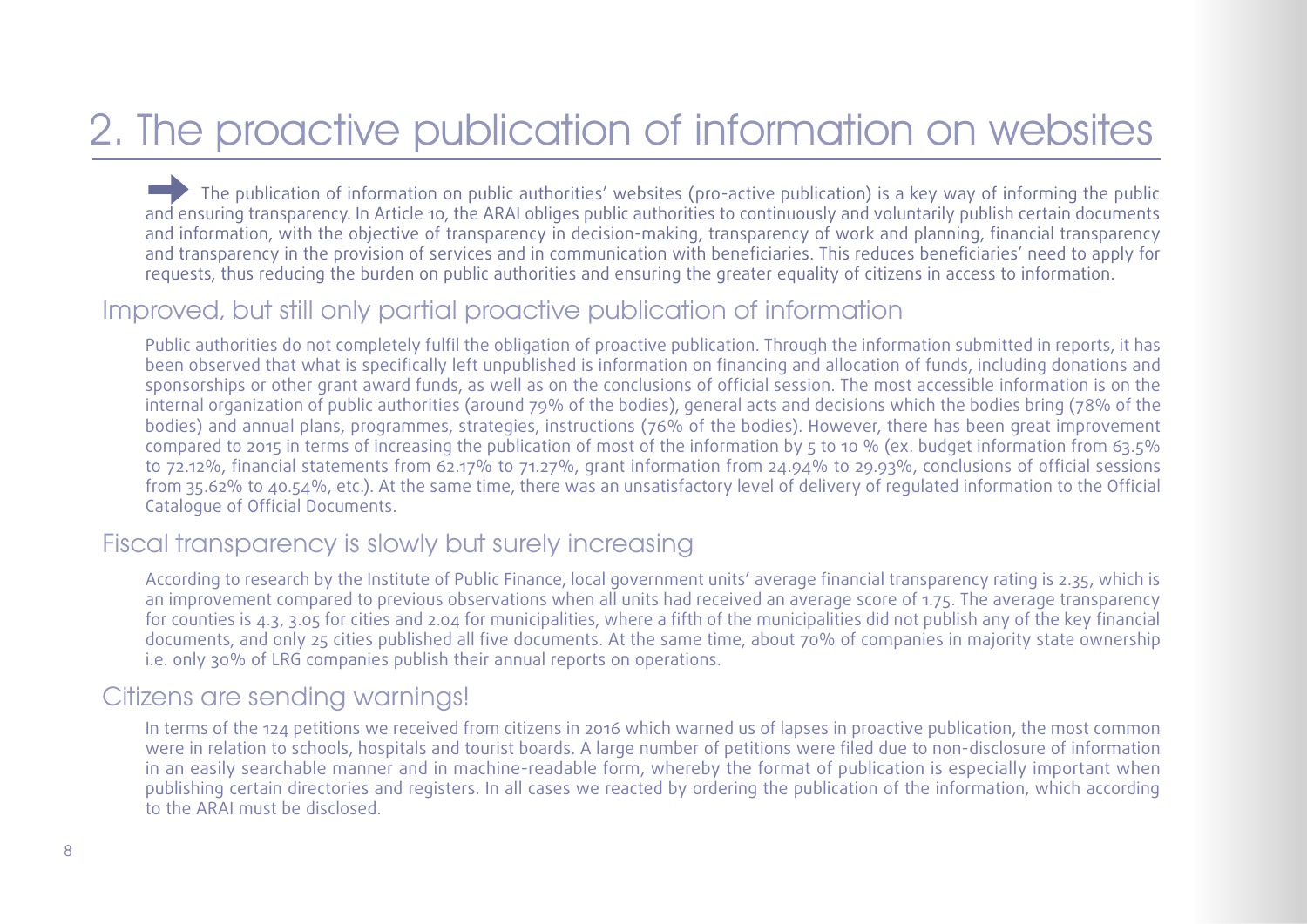#### Most common petitions for lack of disclosure in 2016

- Contacts and names of heads and directors
- Public tenders
- Information on the exercise of the right of access to information
- Grants, sponsorships and donations
- Budget
- Meeting conclusions

In 2016 we created the Instructions on Proactive Publication and actively monitored the implementation of Article 10 in relation to judicial authorities, to the Krapina-Zagorje County and its municipalities, to cities and agencies as well as to state companies and local units regarding the publication of annual reports on operations and government bodies in regards to certain categories of information.

Public authorities are required to regularly publish and continuously update information on websites in an accessible manner and, inasmuch as possible, in a machine-readable format.



#### Progress in the implementation **Learn Manual Learn more** Did you know?

The publication of information has increased by 10% compared to the previous year



Instructions on proactive

Only three-quarters of local units publish municipal or city council meeting agendas 9 in a machine-readable The next steps… Instructions on publishing information

format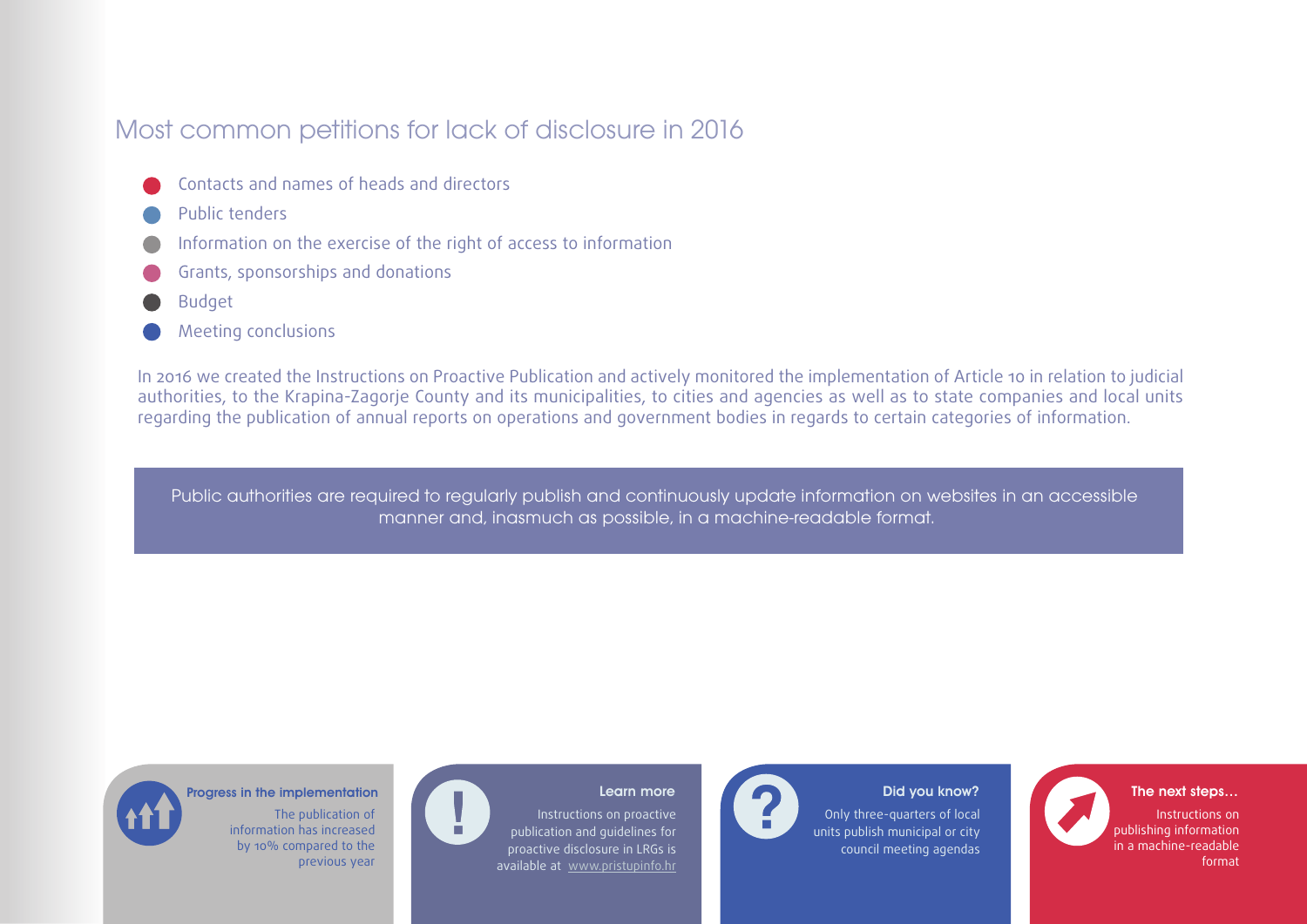# <span id="page-9-0"></span>3. Enabling the right of access to information upon the beneficiary's request

## Beneficiaries' requests

Everyone has the right to apply for access to information to public authorities, which in turn must make a decision through the legally prescribed procedure.

The number of requests for access to information has not changed significantly compared to the previous year. According to the 4759 reports by public authorities, bodies received a total of 17 059 requests, 16,706 of which were for access to information and 353 were for the reuse of information . Taking into consideration that this represents 1000 less requests than in 2015, a slight drop in the number of requests is visible. Citizens show the most interest in information on government bodies and on LRGs.

Public authorities fully or partially adopted over 16,000 or 93% of the requests for information, for which they charged beneficiaries a little over 55,000 HRK or 3.34 HRK on average per request.

#### 8 bodies with the highest number of requests for information

Croatian Government Ministry of Construction and Physical Planning Ministry of Internal Affairs Ministry of Environmental Protection and Energy Ministry of Finance Ministry of Health Croatian Waters City of Zagreb 212 244 215 175 144 138 911 210

In terms of the beneficiary's possibility of submitting applications, we would like to highlight the portal [http://](http://imamopravoznati.org/) [imamopravoznati.org/](http://imamopravoznati.org/) through which a total of 1,985 requests for information were filed in 2016. Half or 996 of these requests (50.18%) were successfully resolved; in other words, the information was provided to the beneficiaries in whole or in part.

#### Learn more

Do you want to see the information that citizens sought and received? You can check on: [http://imamopravoznati.org/](http://imamopravoznati.org/ )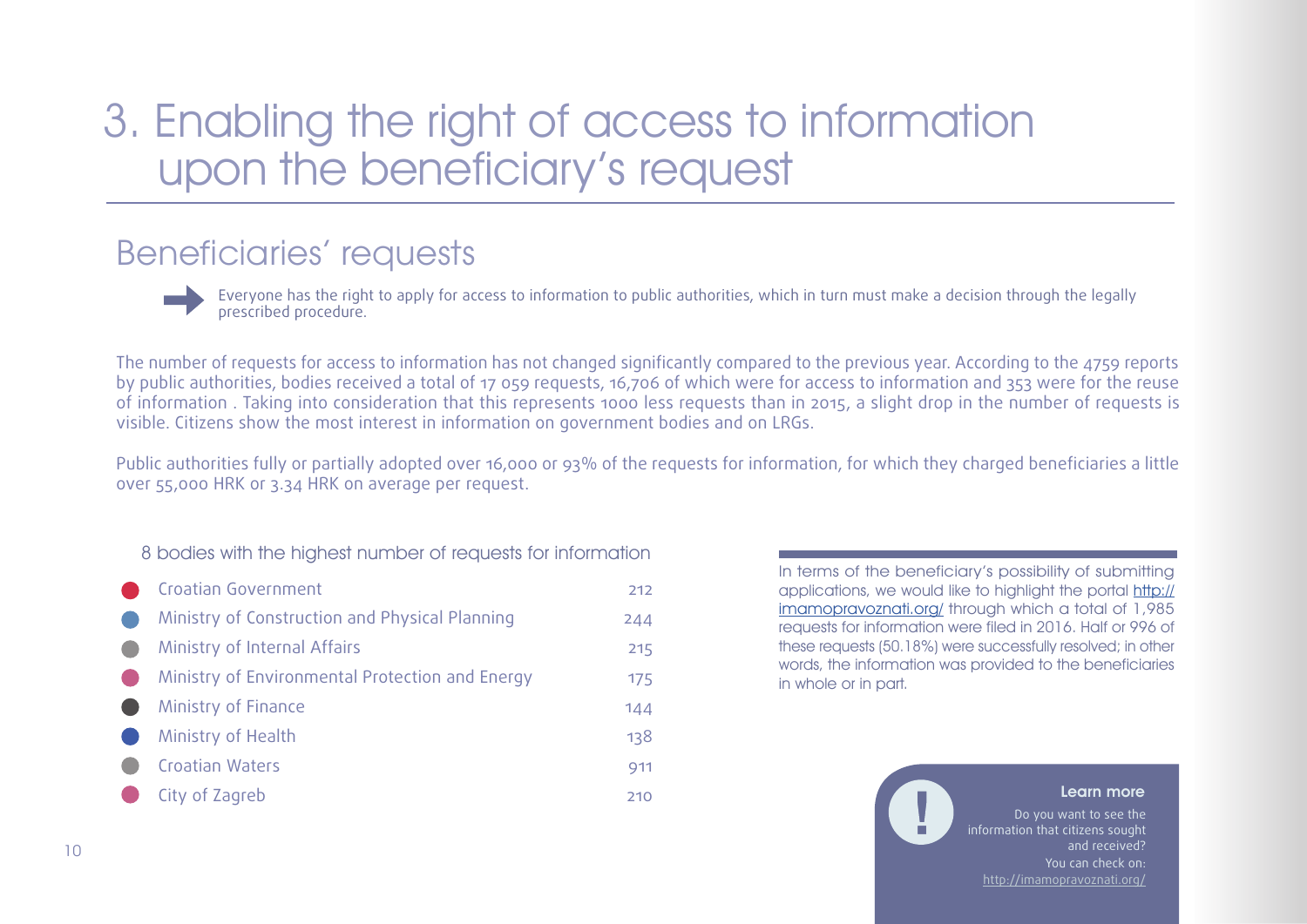# <span id="page-10-0"></span>Complaint procedures

 The Information Commissioner is the appellate body in procedures concerning the exercising of the right to access to and re-use of information, as well as in procedures concerning the exercising of the right of access to environmental information.

In 2016, dissatisfied beneficiaries filed a total of 635 complaints, 621 (97.80%) of which were in relation to requests for information. The number of complaints rose slightly compared to last year with a total of 624 complaints, which continued the upward trend in the last five years. However, a minimal but positive shift was recorded in terms of a decline in the number of complaints due to administrative silence: 384 of them or 60.47% were filed in 2016, which is slightly less than in 2015, when 402 complaints against administrative silence accounted for 64.42% of the filed complaints.

Number of complaints and proportion of complaints due to administrative silence from 2011 to 2016

| Year | Total filed complaints |         |               | Complaints filed due to administrative silence |  |  |
|------|------------------------|---------|---------------|------------------------------------------------|--|--|
|      | <b>Number</b>          | Index   | <b>Number</b> | $\%$                                           |  |  |
| 2011 | 209                    | $- - -$ | 137           | 65,55                                          |  |  |
| 2012 | 480                    | 229,66  | 319           | 66,45                                          |  |  |
| 2013 | 515                    | 107.29  | 331           | 64,27                                          |  |  |
| 2014 | 658                    | 127,77  | 400           | 60,79                                          |  |  |
| 2015 | 624                    | 94,83   | 402           | 64,42                                          |  |  |
| 2016 | 635                    | 101,76  | 384           | 60,47                                          |  |  |
|      |                        |         |               |                                                |  |  |



Did you know?

That there is a 60,47% chance that a public authority will ignore the beneficiary's request

Complaints were most often filed by citizens; that is two thirds of the time (422 or 67.96%), followed by councillors, chamber members and the like (25% or 4.02) and journalists (12 or 1.93%). A significant proportion of complaints being filed by citizens indicates that many citizens are aware of how to achieve their constitutionally-guaranteed right and that they pursue it. Contrary to expectations, journalists are not particularly active in the use of protection under the Act (less than 2% of all complaints), especially when taking into account that access to information is a key tool in the realization of their role of informing the public.



Did you know?

Only 2% of complaints are filed by journalists and the media Complaints most often filed by beneficiaries in relation to requests made

| local and regional governments           | 174 ili 28,02% |
|------------------------------------------|----------------|
| central government                       | 124 ili 19,97% |
| companies                                | 85 ili 13,69%  |
| institutions in the social sector        | 69 ili 11,11%  |
| associations and chambers                | 62 ili 9,98%   |
| judicial bodies                          | 44 ili 7,85%   |
| agencies, departments, funds and centres | 37 ili 5,96%   |
| state bodies                             | 24 ili 3,86%   |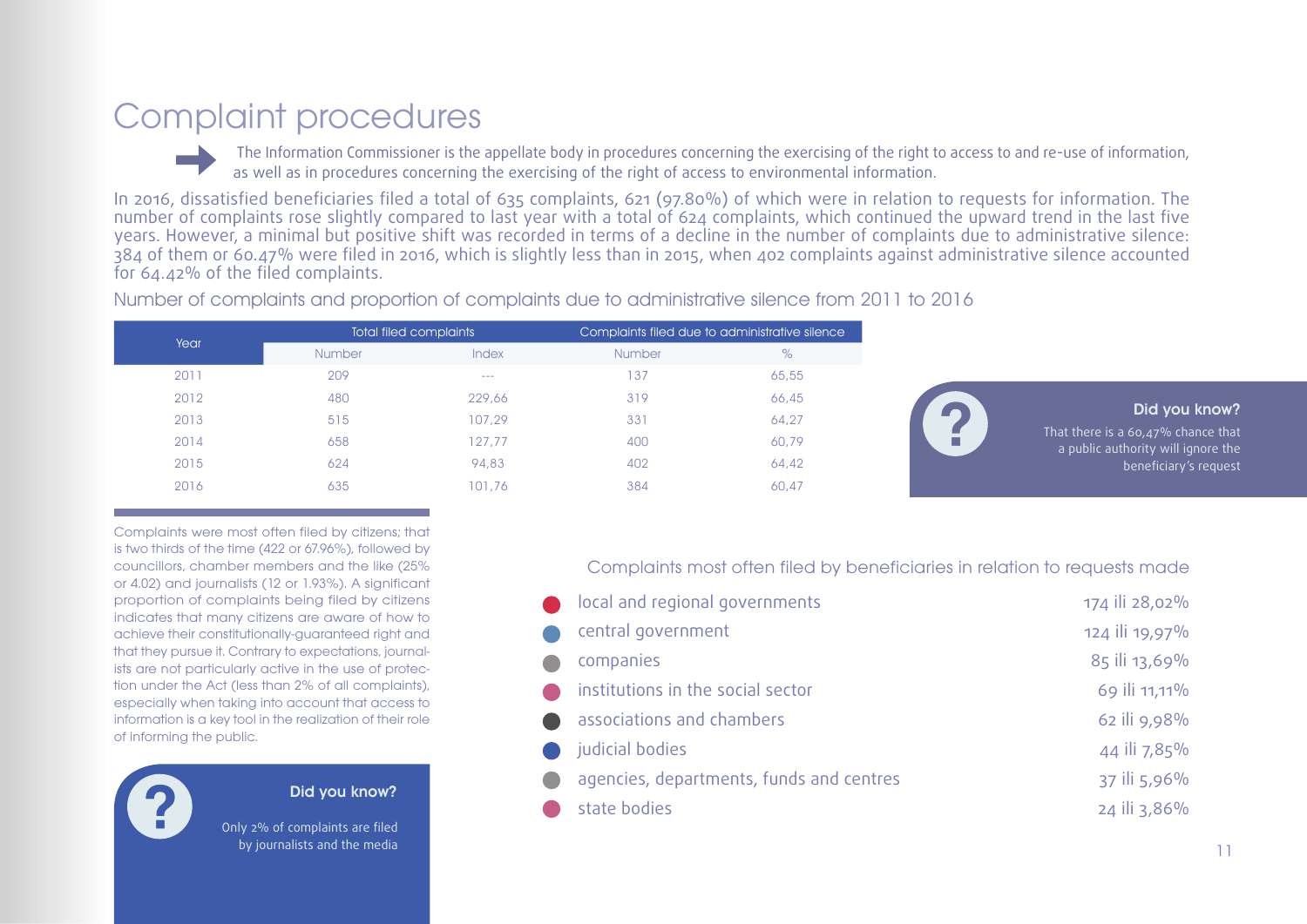<span id="page-11-0"></span>We have increased efficiency in dealing with complaints and thus to a greater extent have protected citizens' right to information. We resolved 674 complaints or 66.40% of all the complaints that were in the process of being resolved (1,015 complaints, transferred complaints and complaints from 2016). Taking into consideration the complaints filed in 2016, the clearance rate is 106.14%, which is considerably more than in 2015 when the rate was 84.29%. In other words, our previously weak capacity caused by insufficient funds is no longer a problem in the realization of citizens' right of access to information.

Regarding the quality of public authorities' decisions, we have found that in their refusal or rejection of the request (229 complaint cases) public authorities complied with the act in less than a fifth of the cases (37 complaints were rejected, or 16.16% of them). In other words, in 182 or 79.46% of the cases there was a violation of citizens' right of access to information and thus in 4 of 5 cases citizens were justified in filing a complaint, claiming that their right of access to information was violated. Similarly, about half of the cases of public authorities' administrative silence prompted by a complaint procedure can be resolved by a request for access to information even before we bring a decision. Therefor our protective function becomes all the more important in order for us to protect the rights of citizens and ensure access to information as prescribed by the Act.

Three reasons why public authorities most often refuse to provide access to information

- abuse of the right of access to information
- personal information
- business or professional secret

Because we are obliged to protect beneficiaries' right of access to environmental information in accordance with the Environmental Protection Act (Official Gazette 80/13, 153/13, 78/15), we would like to point out that of the received complaints, 29 cases were related to environmental information, which were usually brought by associations (55,17 or 16%), and were related to actions by public authorities in the field of environmental protection, energy and energy efficiency, agriculture and natural resources, health, utilities, i.e. ministries, agencies, funds and institutes, companies and LRGs.

## Judicial review

Judicial protection before the High Administrative Court of the Republic of Croatia is guaranteed against the Information Commissioner's decision and in case of failure to make a decision within the prescribed deadlines.

In 2016, 34 administrative disputes were initated before the High Administrative Court, which is 5 more than in the previous year. In 26 cases (76.47%) complaints were filed against our decisions, and the remaining 8 cases involved a failure to resolve the complaint within the legal deadlines. Dissatisfaction with our decisions was mostly expressed by public authorities (15 cases), followed by beneficiaries (11 complaints); however, beneficiaries filed an additional 8 complaints due to our tardy resolving of complaints (a total of 19 complaints or 55.88%).

Compared to the 45 decisions (verdicts and rulings) that were brought by the administrative courts in 2016, our decisions were confirmed in two thirds of the cases (30 or 66.67%), and reversed in  $\zeta$  (11.11%) cases.

#### Progress in the implementation Learn more Learn more Did you know? The next steps...

12 84.29% in 2015 to 106.14% The clearance rate of complaints has risen from in 2016



The High Administrative Court's and Information Commissioner's decisions are available at [tom.pristupinfo.hr](http://tom.pristupinfo.hr)

In 75.8% of cases bodies unreasonably deny requests due to the protection of personal data

Adoption of guidelines for the implementation of the proportionality and public interest test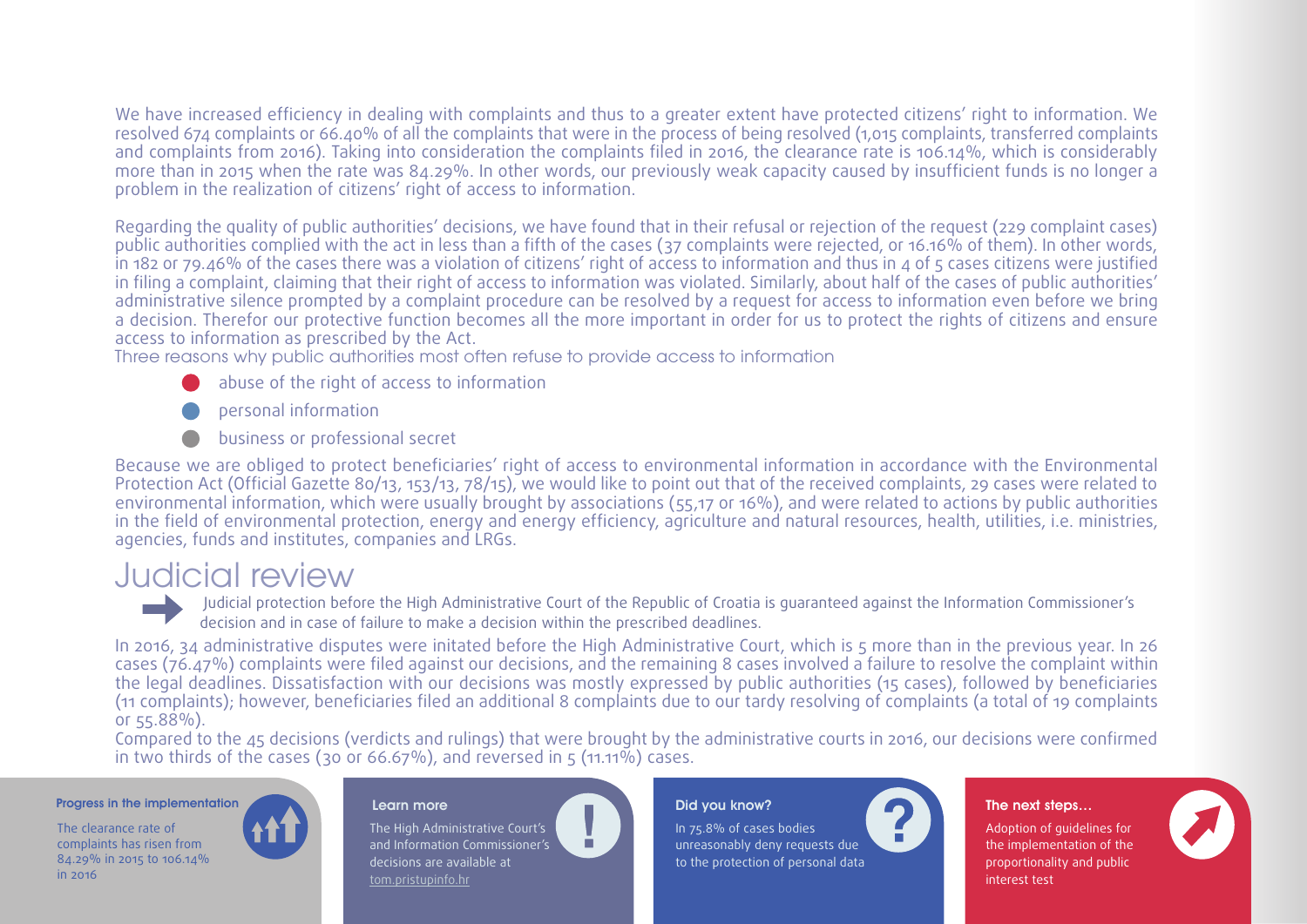# <span id="page-12-0"></span>4. Public consultations

Public participation in the decision-making process promotes transparency and openness of government and administration, raises the quality and effectiveness of legislation and ultimately strengthens the trust between citizens, civil society and the economy on the one hand, and government and administration on the other.

> According to Article 11 of the ARAI, government bodies, other national authorities, GLRs and legal persons with public authority are obliged to conduct public consultations when making laws, regulations, by-laws and strategic and planning documents which affect the interests of beneficiaries, via the Internet and as a rule for 30 days. They are obliged to draw up a report on the conducted consultations which contains all the submitted remarks and comments, as well as the bodies' responses to the comments in terms of acceptance or non-acceptance thereof. The reports clearly state the participants' suggestions and opinions and offers the bodies' answers, and thus demonstrates public authorities' openness and responsiveness to citizens' proposals. The reports represent a form of regulation of the consultation process itself and are a key implementation instrument. Government bodies are obliged to conduct consultations through the central e-counselling portal. The obligation to submit the report on the conducted consultations along with a proposal on the regulation or act is stated in the Rules of Procedure of the Croatian Parliament (Article 174, paragraph 4) and the Rules of Procedure of the Government of the Republic of Croatia (Article 30, paragraph 4).

#### The number of consultations is increasing

In 2016, public authorities informed us of 2,092 consultations, which is an increase of almost 30% compared to 2015 when 1,454 consultations were conducted. LRGs conducted the most consultations – 1,198 – which is almost twice as much as in 2015 when it had 604 consultations, and agencies and other legal entities with public authority performed one quarter more consultations (123 compared to 100 in 2015). According to the Office for Associations, through the e-Counselling portal and through website pages, bodies at the state level carried out 655 consultations including the consultations carried out during the process of assessing regulations' effects, which is 8% more than in the previous year. However, despite the positive shift, consultation is still not being conducted in a satisfactory manner, as evidenced by the fact that in terms of the laws and regulations published in 2016, consultations were conducted in 38.1% of the cases (32 consultations compared to 84 published regulations).

#### Public authorities are informing the public of planned consultations all the more, but still not often enough

Public authorities still do not frequently enough publish public consultation plans which would familiarize the public with the intended adoption of regulations, acts and other documents as well as the consultations that are to be carried out in relation to them – this is done by only 32% of local units (22% in 2015), while compliance to the obligation is somewhat greater at the state level, so that 81% of government bodies published consultation plans (76% in 2015), i.e. half of the agencies and other legal entities with public authority (26% in 2015). By fulfilling this obligation, bodies could better plan consultations and their normative activities, but also increase the number of participants and the quality of their contribution to the consultation process.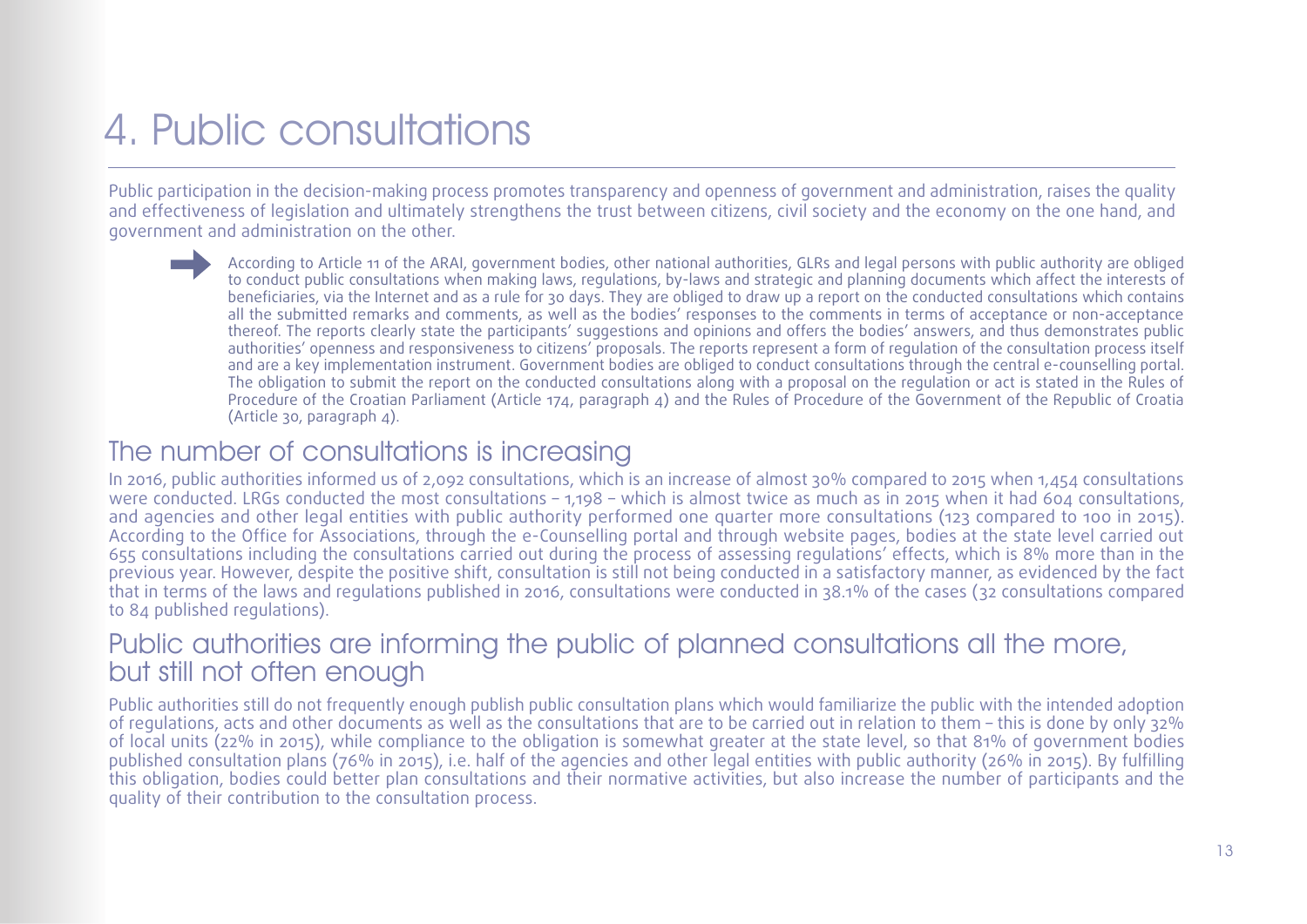

#### The time allotted to the public for making proposals is increasing but still below the statutory level

Only 18% of portal consultations are conducted over 30 days or more, while for most acts it lasts between 15 and 29 days (57%), with a quarter of all cases running less than 14 days (including 5-day consultation examples, during the weekend). According to the reports of the bodies themselves, in 2016 they conducted consultations for 17.13 days on average, which is a significant increase compared to 2015 when the average time amounted to only 7.62 days. Consultation time is most respected by agencies and other bodies with public authority (31.67 days), followed by national authorities (24.5 days), and to a lesser extent LRGs (19.72 days) and government bodies (18.83 days). Government bodies were particularly inclined to refer to the Government Code which earlier, in 2009, recommended a 15-day consultation deadline.

#### Public authorities often avoid informing the public about the results of the consultations

Public authorities often do not produce reports or timely publish reports on the implementation of consultations, despite the fact that the obligation to submit reports arises from national authorities', the Croatian Parliament's and the Government's rules of procedure.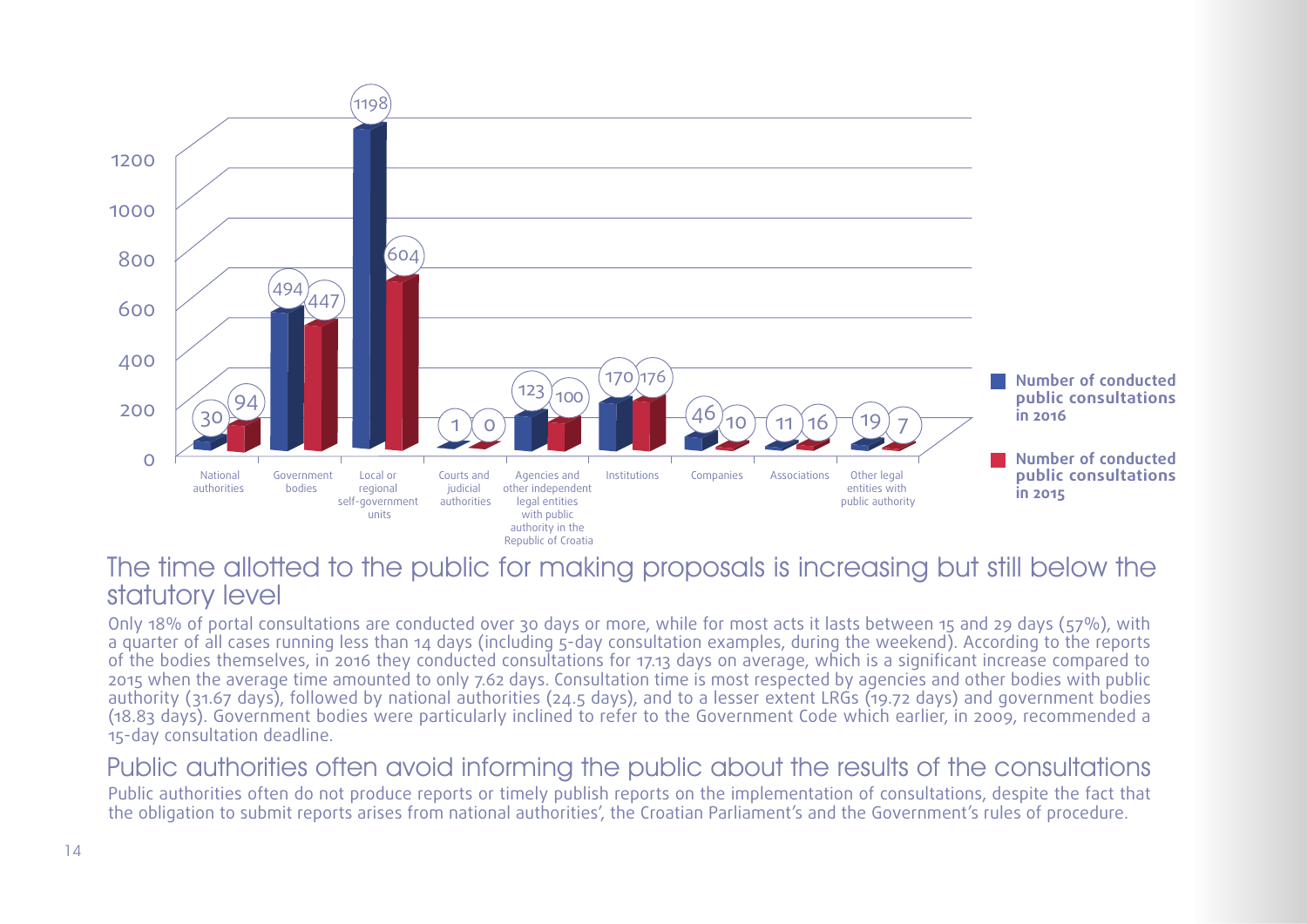## Newer forms of public participation in decision making are becoming more frequent

A significant number of public authorities (23%) reported to conduct other forms of public consultations (public hearings, e-mails), and participatory budgeting is becoming all the more popular, by which local and regional self-government units allow citizens to state their opinions on priorities in terms of financing public needs.

### It is necessary to increase the concerned public's level of involvement in the adoption of regulations

The participation of citizens and the public concerned (beneficiaries, legal entities, professional community) is still weak, with a noticeable share of consultations without any objections. The number of participants in state-level consultations has declined compared to 2015, the bodies themselves being partially to blame for this, as consultation plans and informing the public as well as encouraging inclusion should ensure the active role of the public in improving the quality and effectiveness of regulations.

For the purpose of strengthening awareness and skills and thus the conducting of public consultations, we have created the Guidelines for the Implementation of Article 11 of the Act on the Right of Access to Information - Public Consultations, and the Handbook for the Implementation of Public Consultations for Local and Regional Units of Self-Government, along with a relevant pamphlet for citizens, all of which are published on the Information Commissioner's webpage. Also, in 2016 and in co-operation with the Office for Associations, through the State School for Public Administration, we commenced the implementation of an elaborated education module named How to Prepare and Conduct Effective Public Consultations in Procedures for Adopting Laws, Other Regulations and Acts.

Public authorities are required to regularly conduct public consultations based on the adopted and, if necessary, on the updated consultation plan, within 30 days, with a report on the conducted consultation. It is necessary to actively encourage public participation in order to increase the quality and effectiveness of regulations.



#### Progress in the implementation **EXT AND REAL EXT AND REAL EXT AND REAL EXT AND REAL EXT AND REAL EXT AND REAL EXT AND REAL EXT AND REAL EXT AND REAL EXT AND REAL EXT AND REAL EXT AND REAL EXT AND REAL EXT AND REAL EXT AND**

2,062 public consultations were conducted in 2016, which is 30% more than in 2015.

The guide and handbook on public consultation are available at [www.pristupinfo.hr](http://www.pristupinfo.hr)

#### The average duration of consultations has increased from 7 to 17 days



quality of the relationship Participatory budgeting in local units will enhance the with citizens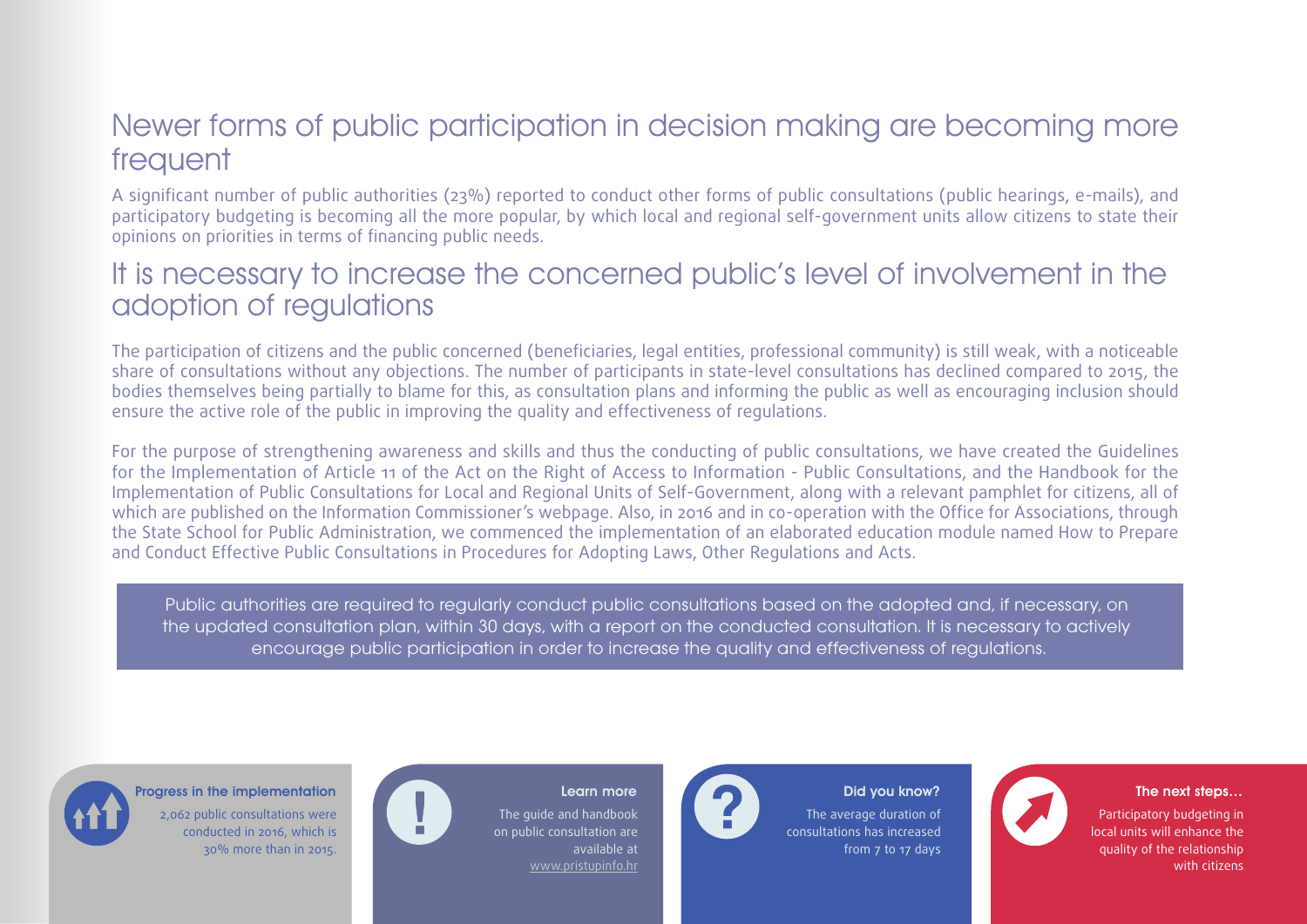# <span id="page-15-0"></span>5. The re-use of information

The Act on the Right of Access to Information defines the re-use of information as the use of public authority information by natural persons or legal entities, for commercial or non-commercial purposes different from the original purpose within the public purpose for which this information was created, and which is realised within the frame of the law or other scope prescribed by the regulations, or business that is generally considered a public affair. Information for re-use – in a machine-readable, open format that allows data processing, combining, etc., may be provided or made available upon the beneficiary's request or, preferably, posted on the website and on the portal containing such datasets (open data).

The obligation to enable the re-use of information derives from the Directive on the Re-Use of Public Sector Information (2003/98 / EC, 2013/37 / EU), which was adopted in accordance with the ARAI. The European Union views open data as a significant resource for the development of a digital European society and the market, which contributes to innovation, job creation and the improvement of services for citizens and for the economy. According to the European Commission's analysis, the Republic of Croatia ranks 14th among the EU members (+ Norway), compared to the previous monitoring in 2014, when we were on the bottom.

#### Publication of open data

According to the data processed from the reports submitted by public authorities for 2016, 866 or 18.64% of the bodies stated that they published registers and databases or information about them, with metadata and how to re-use them on their websites. Also, 887 or 19.03% of them stated that they published the conditions for the re-use of information, while 133 or 2.81% stated that they published contracts on exclusive rights.

The [Open Data Portal](https://data.gov.hr/) of the Republic of Croatia which is the data node through which the public sector's open data is collected, categorized and distributed has the aim improving the dissemination of public and open data through a single and central place and enabling the creation of innovative non-commercial and commercial applications that would use this information. According to data from the Portal, which is administered by the Ministry of Public Administration and the Central State Office for the Development of the Digital Society, 325 available datasets were published, 120 of which are in machine-readable formats such as CSV, JSON, XML, 110 of which were in XLS format, and 86 of which are not in the appropriate format intended for re-use (mostly data that is not structured in appropriate formats). Also published on the portal are links to applications that were created on the basis of open data, of which there is a total of 20.

Bodies with more than 15 sets of open data on the Open Data Portal

| State level                                                                           |     |                | Local units        |
|---------------------------------------------------------------------------------------|-----|----------------|--------------------|
| The Croatian Bureau of Statistics                                                     | 75. | $\blacksquare$ | The City of Zagreb |
| The Croatian Agency for the Envirinment and Nature $\overline{z}$ 27 The City of Pula |     |                |                    |
| The Ministry of Public Administration                                                 | 17  |                |                    |
| The Croatian National Bank                                                            | 17  |                |                    |
| The Agency for Mobility and EU Programs                                               |     |                |                    |

In addition to the national portal, the City of Zagreb also launched its own open access portal with a total of 44 released datasets (e.g. cycling trails, green island locations, list of recycling yards, financial reports, directory of institutions according to activities and companies, etc.) as did the City of Rijeka with 68 data sets (e.g. distribution plan for individual needs, financing of associations, business premises, mobile recycling yards, directory of **I** institutions, facilities and companies).

33 15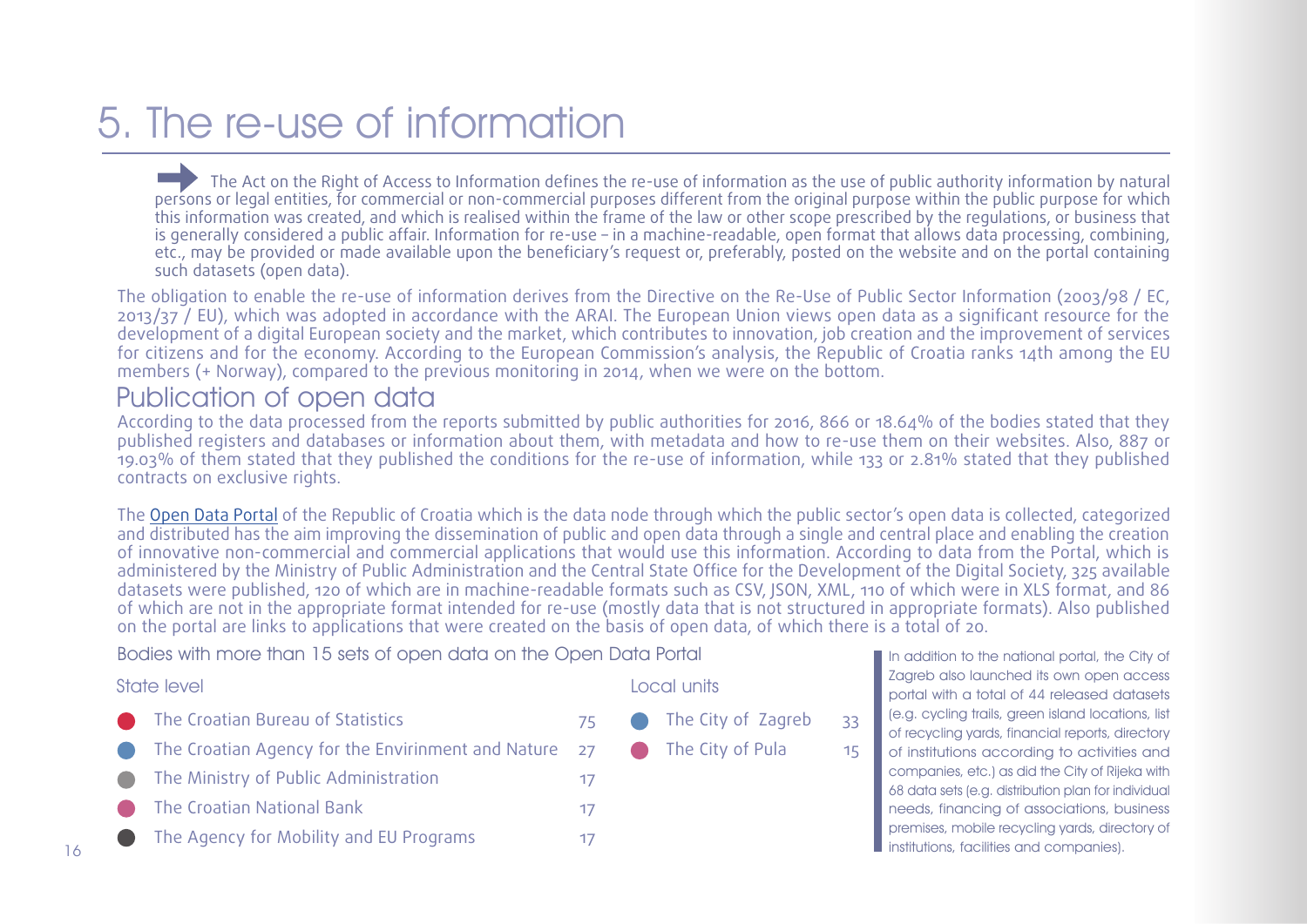## Publication priorities

We have identified some open data priorities at the national and local levels, based on monitorings, beneficiary proposals and petitions and complaints. Priority data sets to be published in open format include registers and lists of state and local assets, concession registers, lists and registers of concluded contracts, financial data (budget, execution), subsidies and donations, projects and programs in particular sectors or local units, information related to public transport, the environment, the management of natural resources and waste, the economy and entrepreneurship and local institutions.

#### Provision of information for re-use upon request

According to the data from the reports submitted by public authorities, in 2016, only 99 public authorities (2% of bodies) received a beneficiary request for the provision of data for re-use, and 353 requests in total, which makes an average of 3.56 requests per body. Compared to previous years, when 898 (2015) and 839 (2014) requests were filed, there has been a 60% drop. As requests for re-use make up 2.07% of all submissions (16,706 submitted requests for access to information), it is clear that citizens do not significantly exploit their ability access information for re-use. This is also shown by the number of complaints filed in 2016 (only 14), by only 5 beneficiaries, 11 of these complaints being filed by 3 volunteers from the imamopravoznati.org portal. Also, we received only 13 petitions, from two beneficiaries, which were filed due to the lack of databases, registers, lists and directories in electronic format, and suitable for re-use. As with the complaints, which in 9 cases were filed in relation to ministries' proceedings, most of the petitions were tied to ministries (11). Of the 13 petitions received, we resolved 8 in such a way that the public authority enabled access to the requested information which was suitable for re-use.

## The digitization of cultural heritage

The digitalisation of cultural heritage (museums, archives and libraries) is being developed in the field of culture, this also being an item in the Directive on the re-use of public sector information. In Europeana, Europe's central portal for digitized collections of cultural heritage, there are almost 54.3 million artefacts (113,164 of which are Croatian), as well as nearly a dozen among over four hundred institutions in the field of culture and science. For the sake of comparison, the greatest number of artefacts were published by the Netherlands (6.2 million), whereas Slovenia has published over 500 thousand. According to available data, 35 public libraries have begun to digitize their projects, but the system has a lack of coordination and strategic approach, thus ineffectively spending valuable resources.

In 2016, we started a cycle of trainings, held workshops on the priorities of open data and co-organized the Open Youth Academy. In 2017 we intend to continue strengthening open data and are obliged to submit a report to the European Commission on the implementation of the Directive on the re-use of public sector information.

It is crucial that public authorities publish information from Article 10 of the ARAI, on which there are no legal restrictions, on their websites in a machine-readable form, in an open format and in accordance with the open standard. This particularly applies to registers and databases (logbooks, registers, records, etc.) but also to all other information which must be, to the extent that is possible, disclosed in a way that allows for re-use (for example, financial plans and executions, register of public procurement contracts, workplace systematization, and information published as a dataset)



The number of datasets has grown from 174 to 325 in the Open Dana Portal in one year



Find information on one of the open dana portals www.data.gov.hr www.data.zagreb.hr www.data.rijeka.hr



It is estimated that the

European data market in 2020 will be worth at least 72 million euros



Adopting guidelines and manuals for open data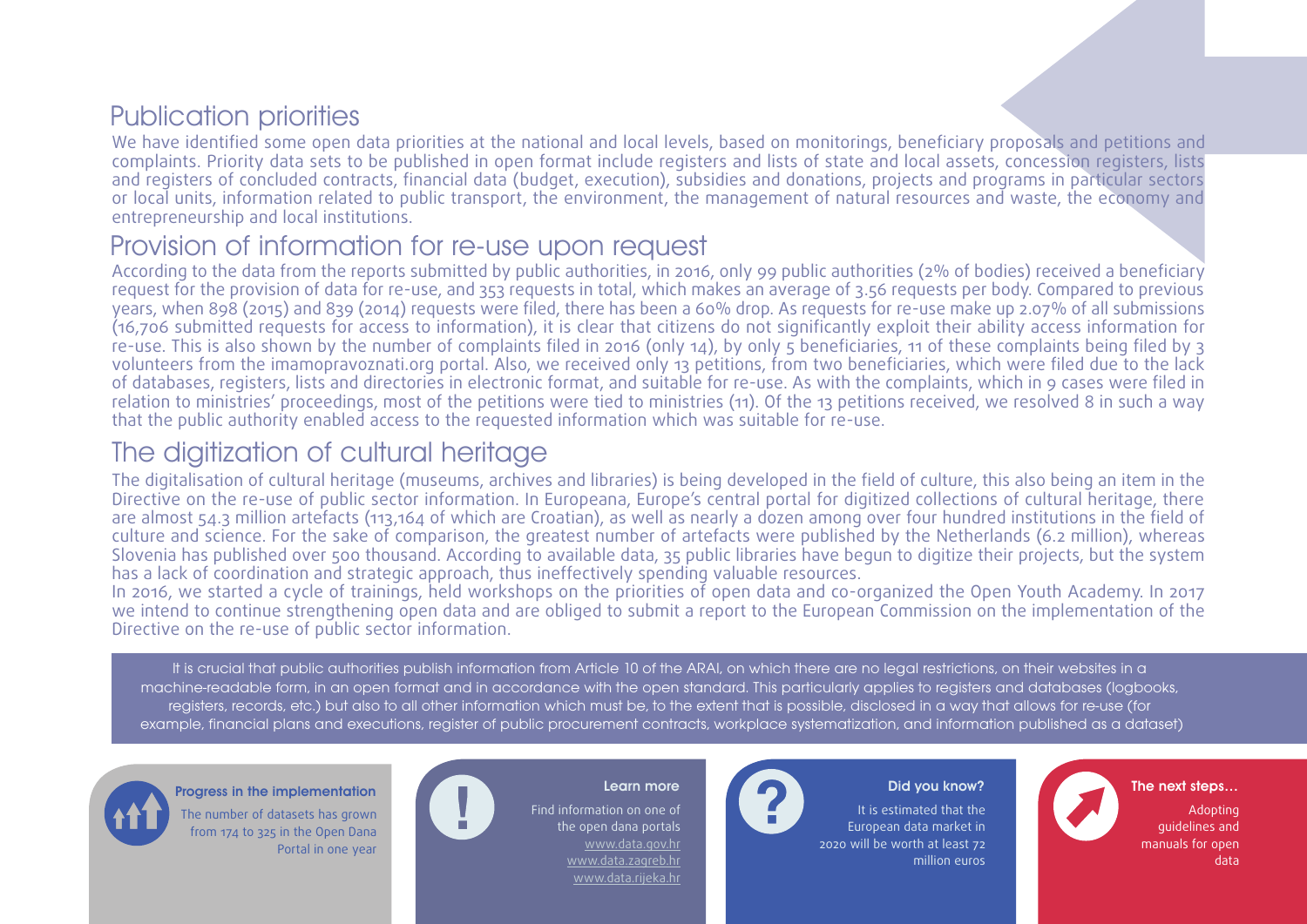# <span id="page-17-0"></span>6. How we protected, monitored and promoted the right of access to information and to the re-use of information in 2016

# Inspection and monitoring

Within the functions of protecting and monitoring the right of access to information and the re-use of information, the Information Commissioner monitors and oversees the implementation of the Act on the Right of Access to Information through inspectional supervision, by handling petitions, by undertaking monitoring activities through expert-analytical procedures, based on the submitted annual reports. The Information Commissioner also has the power to give sanctions for violating the Act.

#### Inspectional supervision

In 2016, we conducted 28 direct inspectional monitorings – 40% more than in the previous year, 27 of which were ex officio, 1 of which (the Government of the Republic of Croatia) was according to the beneficiary's submitted statement and following the previous decision of the Constitutional Court of the Republic of Croatia. We ordered the implementation of a total of 270 measures, mostly to the Municipality of Gračišće (20 measures), HEP d.d. (18 measures) and the Croatian Chamber of Trades and Crafts (17 measures). The least measures were imposed on the Red Cross Society of Koprivnica (4 measures), the City of Osijek (5 measures) and the Tourist Board of the City of Koprivnica (5 measures). The Croatian Science Foundation has initiated an administrative dispute over the record of the monitoring that was carried out. Compared to the measures imposed during the monitoring in 2015, approximately 90% of the measures were taken. We also conducted 21 indirect inspectional monitorings, involving 13 LRGs and 8 legal entities with public authorities i.e. institutions.

#### **Petitions**

In 2016, beneficiaries submitted a total of 324 petitions notifying violations to the Act, which is 50% more than in the previous year. We processed 427 cases according to the petitions (103 from the previous period), and resolved 237 of them (55.5%). Citizens frequently give notification of the failure to grant requests or the lack of disclosure of certain types of information.

### Sanctions

In 2016 we decided to issue notifications of misdemeanour proceedings in 13 cases of blatant violations of the Act regarding 9 public authorities, including 7 LRGs, one association and one chamber. We also submitted 6 bills of indictment – against the mayor of the Municipality of Baška Voda (2 motions), the mayor of the Municipality of Tisno, the mayor of the City of Obrovac, the president of the Croatian Chamber of Physiotherapists and the president of the Croatian Football Association.

In 2016, a total of 3 misdemeanour court decisions were received, two of which related to indictments from 2015 and one from 2014. In only one case the perpetrator was found guilty and was given a monetary fine. In three additional cases of decisions made by the High Misdemeanour Court, the charges were dropped due to statutory limitations in 2013 after the defendants' complaints.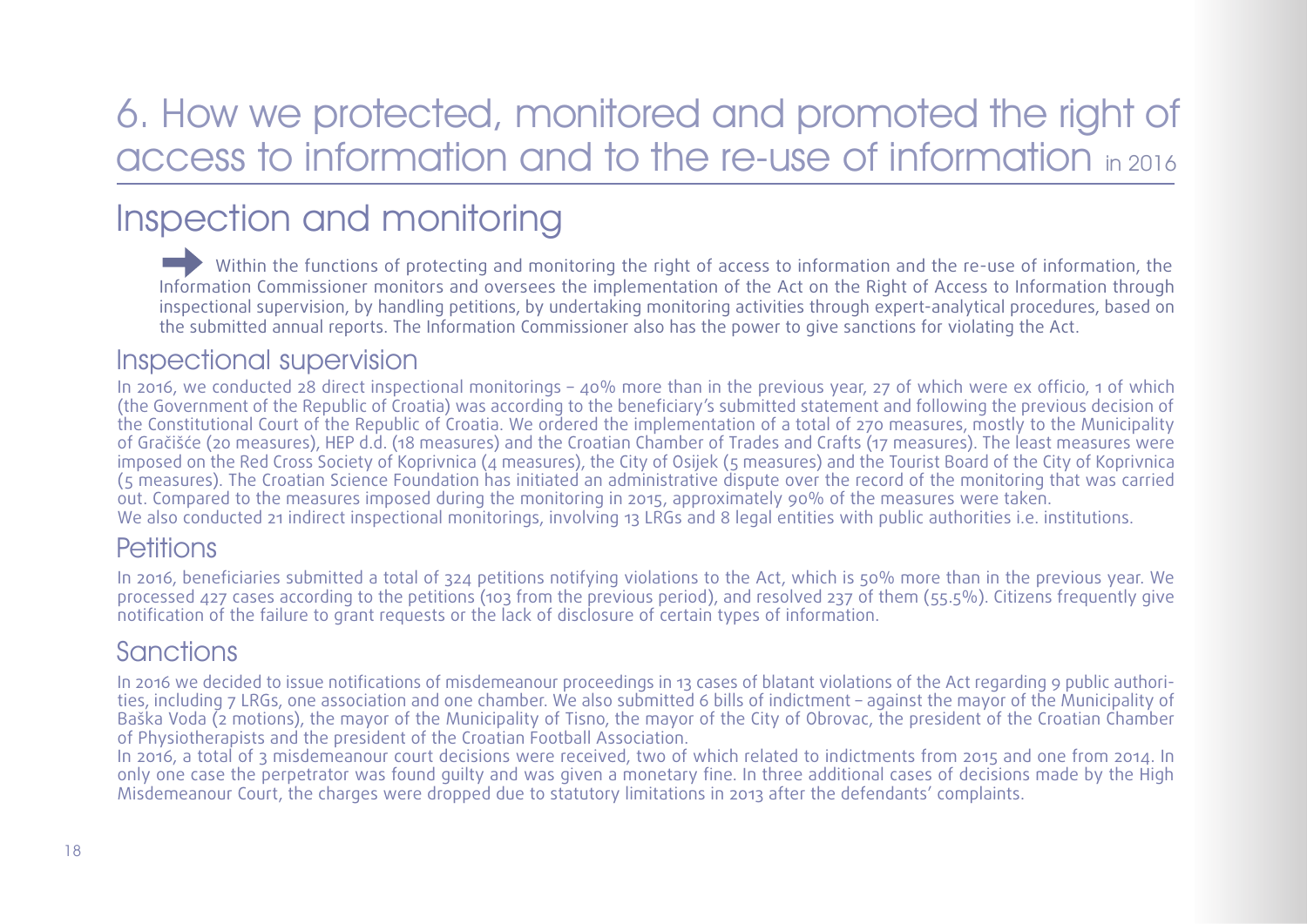## Expert-analytical monitoring

This year, we continued to monitor compliance with the provisions on proactive disclosure (Article 10), public consultations (Article 11) and ensuring the publicity of the work of public authorities (Article 12), specifically for certain groups of public authorities in which particular challenges in implementing the Act were perceived or for which there is a significant public interest. Following the five analytical studies conducted in 2015, six studies were developed during 2016. Four analytical studies pertain to monitoring the implementation of the abovementioned articles in whole or in part by 904 public authorities, including central government bodies, local self-government units in the Krapina-Zagorje County, majority state or/and LRG's owned and judicial bodies. In addition, analytical studies have been developed for the monitoring of the implementation of public consultations on laws and by-laws passed during 2016, as well as a separate analytical study of the monitoring of laws and by-laws in certain administrative areas, with the aim of identifying databases and registers for re-use.

# Promotion and cooperation

One of the key segments of the Commissioner's activity in informing and ensuring the implementation of the Act is to promote the right of access to information and the re-use of information, primarily through the intensive implementation of educational activities, the organization of and participation in public events, and by informing via the media and the internet.

### Trainings and promotions

In 2016, we promoted the right of access to information, public consultations and the re-use of information through 38 trainings, 8 of which were online trainings (in cooperation with the Central State Office for the Development of the Digital Society) in which a total of 1,020 people participated, including 945 information officers and other persons from public authorities, and 75 journalists, association representatives and citizens. Along the traditional training on access to information and the suppression of corruption (in cooperation with the Ministry of Justice), within the Institute of Public Administration, we have initiated educational modules on public consultations (in cooperation with the Office for Associations) and the re-use of information (in cooperation with the Ministry of Public Administration). The tailored trainings, mostly for LRGs, were held in Gospić, Zadar, Varaždin and Koprivnica.

We participated in a total of 30 public events, where we organized or co-organized 6 – three forums and workshops on open data, a six-day Open Youth Academy, a conference marking 28 September – International Know Your Rights Day, and we presented publications on public consultations.



Progress in the implementation **EXT AND REALLY CONSUMING THE NEXT AND REALLY CONSUMING THE NEXT STEP AND REALLY CONSUMING THE NEXT STEPS…** 28 inspectional monitorings were carried out, 40% more than in 2015.

Analytical monitorings are available at www.pristupinfo.hr in the Documents and Publications section



Citizens submitted 324 or 50% more claims than in previous years (211)

the Act in local units Monitoring the implementation of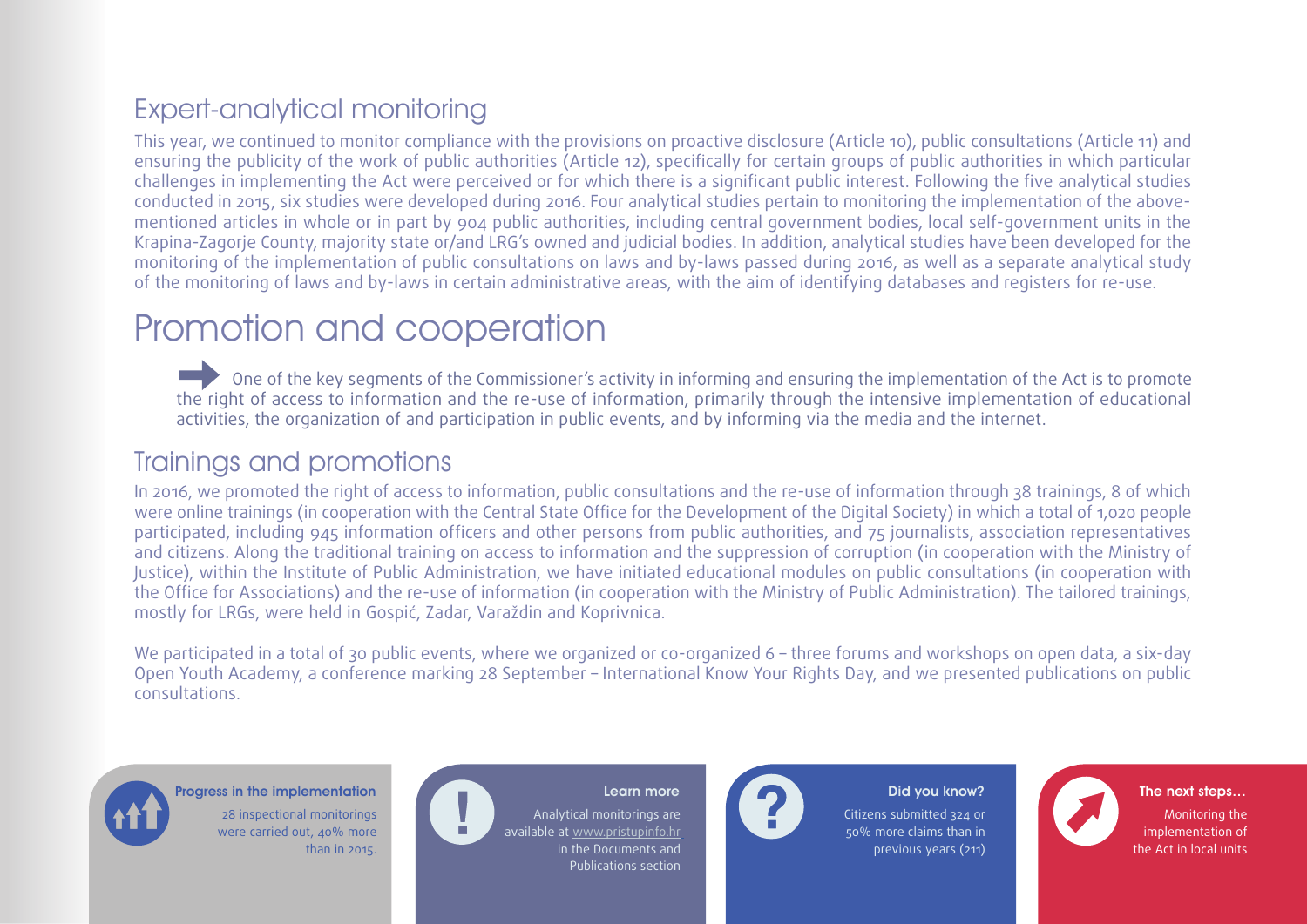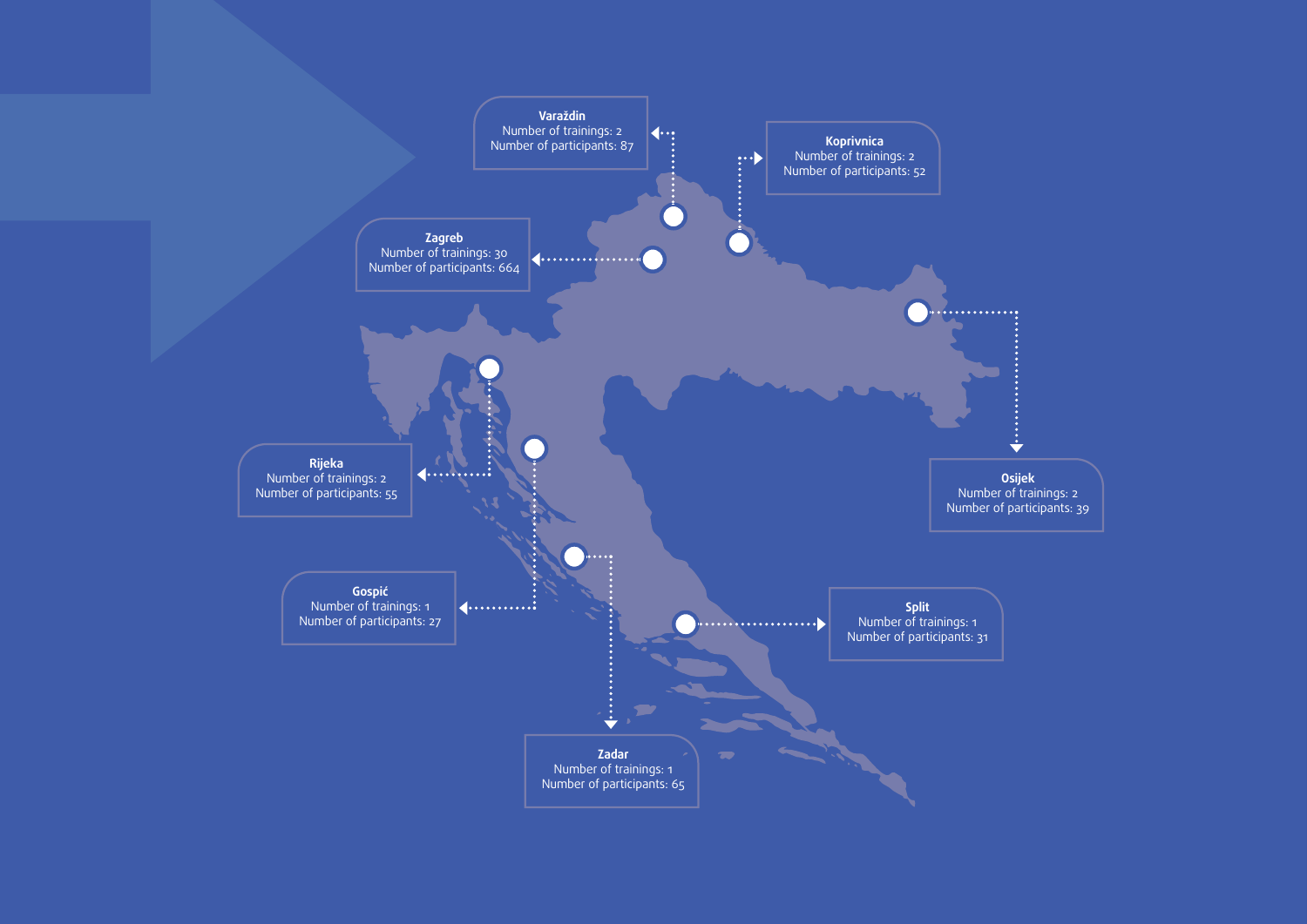## Publications and materials

In order to provide public authorities with assistance in implementing the Act and give beneficiaries the necessary tools to exercise their rights, we have published three manuals and two pamphlets which are available on our website. The manual "The Application of the Act on the Right of Access to Information: A Manual for Information Officers in Public Authority Bodies" significantly contributes to strengthening public authorities' capacity to implement the Act on the Right of Access to Information, while the "Guidebook for Beneficiaries of the Act on the Right of Access to Information: Know Your Right" informs beneficiaries of the nature of this right as well as the procedure whereby beneficiaries can exercise their right of access to information, along with the relevant pamphlet. Also, as a contribution to standardizing the application of the legal obligation of implementing public consultations at the local level, we published the "Manual for the Implementation of Public Consultation for Local and Regional Self-Government Units".

### The Internet and applications

Along with the establishment of the List of Public Bodies, which is the first complete list of all public authorities in the Republic of Croatia, one of the most important steps was to publish a searchable database of our decisions and opinions, complemented by the decisions of the High Administrative Court, which is in function since September 2016 on [tom.pristupinfo.hr](http://tom.pristupinfo.hr). By the end of the year, TOM contained over six hundred decisions and opinions as well as references to the decisions of the Constitutional Court and of European courts. Our website [www.pristupinfo.hr](http://www.pristupinfo.hr) continues to be the most useful tool for communicating with public bodies, beneficiaries and the media, and in 2016 it was visited 195,852 times, by slightly less than 31,000 users. Since September, the English version of the site has also been available. In addition, as a new channel for informing bodies and beneficiaries, we have launched a two-month internet newsletter through which important news, announcements and notifications is passed along to the current 173 subscribers to this type of information.

## Inter-institutional and international cooperation and normative activities

In 2016, we continued to cooperate with the relevant state bodies and state administration bodies.

We participated in the work of the Ministry of Public Administration's working groups for the elaboration of subordinate regulations whose adoption derives from the ARAI on the registering of exclusive rights and on the permission for the re-use of information, as well as in the working group for the Implementation of Directive (EU) 2016/943 on the protection of undisclosed know-how and business information (trade secrets) against their unlawful acquisition, use and disclosure (EU/2016/943), which should draft a Business Secrets Act.

Our collaboration with other bodies, among others, has also resulted in reporting on and implementation of the Open Government Partnership Action Plan 2014-2016, the National Program for the Protection and Promotion of Human Rights for the Period of 2013 to 2016, the Action Plan for 2015-2016 with the Strategy for Combating Corruption for the Period from 2015 to 2020, the implementation of the Action Plan for Strategy for the Development of Public Administration 2015-2020 for the 2017-2020 period, as well as the creation of the IV National Report on the Implementation of the Aarhus Convention and the II National Report on the Implementation of the PRTR Protocol.

We were involved in public consultations in the process of drafting the Proposal Plan for the Management of Property Owned by the Republic of Croatia for 2017, and pointed out the need to comply with the Act in such a way that the Central Registry of State Property be published in a machine readable and open form, in accordance with open standards. Our comment was acknowledged.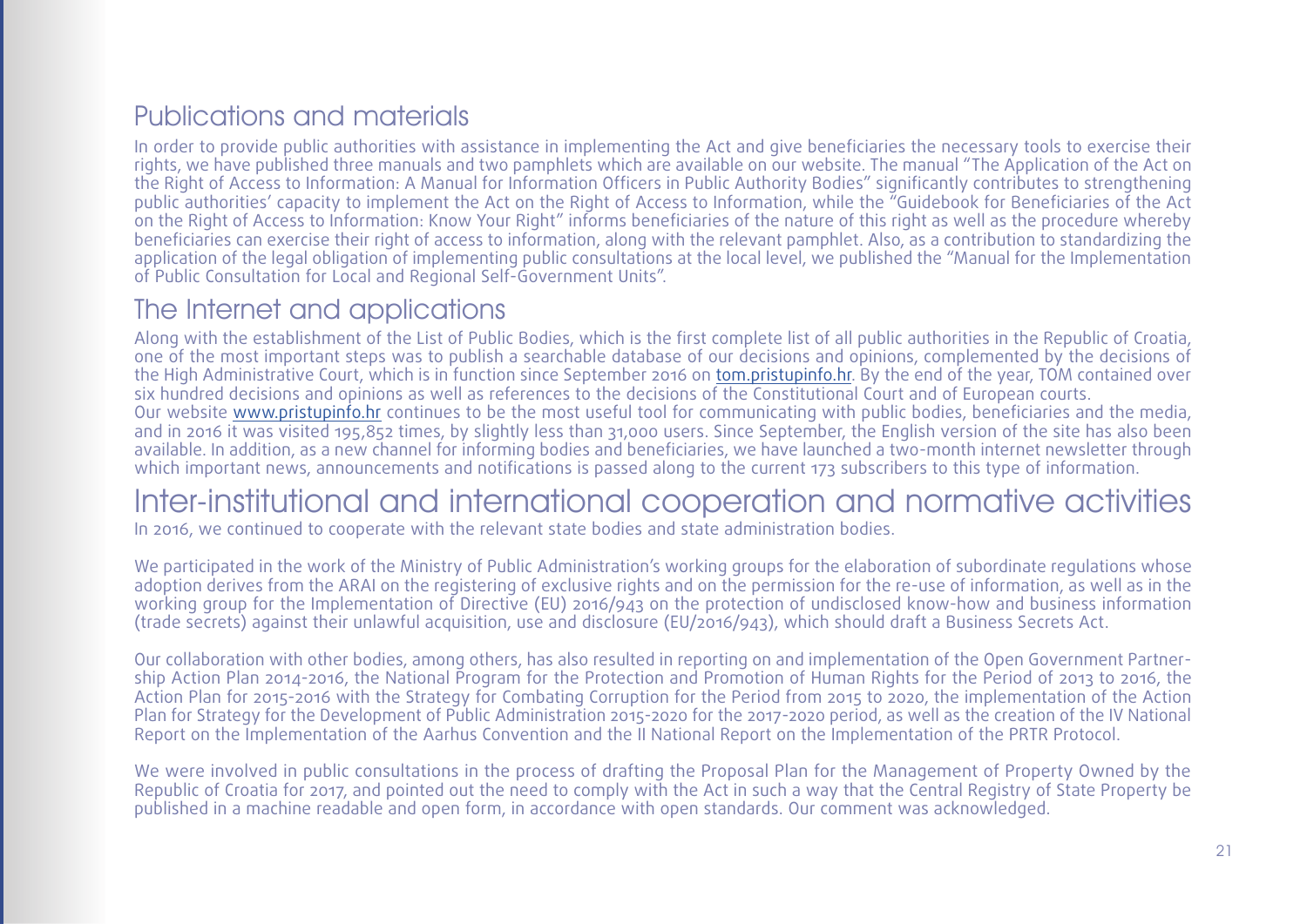<span id="page-21-0"></span>For the purpose of standardizing procedure in accordance with the Act on the Right of Access to Information, we have given public authorities the following guidelines:

- on transparency clauses in business lease agreements;
- on access to information in implementation procedures for public tenders for employment and election and appointment procedures through open tenders in public authority bodies;
- on majority state-owned companies, local and regional entities publishing annual business reports;
- on the implementation of public consultations;
- on the proactive disclosure of information.

We also collaborated with a number of associations on the implementation of specific activities from action and strategic plans.

## International cooperation

The Information Commissioner's international co-operation is achieved through multilateral European and other types of groups and bilateral relations with bodies responsible for access to information in other countries.

In 2016, we participated in five international conferences, presenting Croatia's experience in the implementation of the Act on the Right of Access to Information, and we collaborated through working groups and networks, for example:

- in the work of the European Commission's Public Sector Information Group (PSI), which is the European Commission's advisory body for the re-use of information; we regularly reported on the status of open data, upon the Commission's request;
- in the International Open Data Conference (5-7 October 2016) in Madrid and the Open Government Partnership (7-9 December 2016) in November in Paris
- we continued with our active participation in the network of commissioners and other institutions which is brought together by the Centre for Freedom of Information which is headquartered in Scotland, which was conducted in 2016 by Scottish Commissioner Rosemary Agnew
- we provided support to our colleagues from Albania through the OECD Sigma project "Support in the implementation of the Act on the Right of Access to Information in Albania", and we regularly cooperated with colleagues from Slovenia, Montenegro and Macedonia

Collaboration with international bodies and associations and bodies and associations from other countries was also accomplished through the maintenance of promotional activities and projects, especially through the continued cooperation with the British Embassy, the Konrad Adenauer Foundation and the French Institute.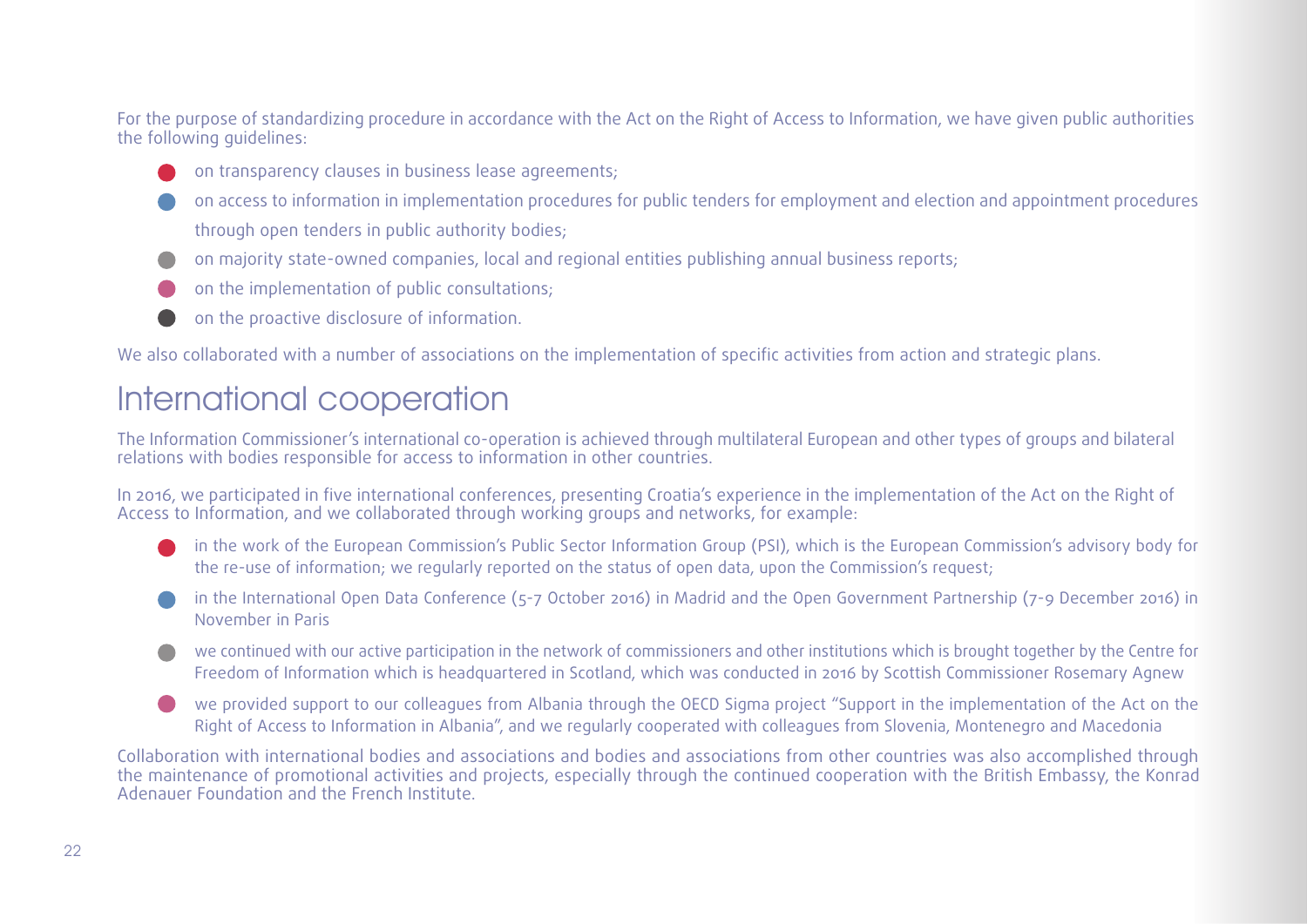# <span id="page-22-0"></span>7. About the Information Commissioner and the Office

In 2016, we issued a new Rules of Procedure and set up three services, with a total of 11 employees (9 women and 2 men), all universityeducated. We also received help in our work from external associates and student volunteers. Accounting and IT affairs are carried out by external contractors.

We spent a total of 2.68 million of the budget funds, i.e. 91.63% of the anticipated 2.92 million, although due to external circumstances we could not start implementing the planned 600,000 HRK European Social Fund project, which we planned on co-financing in the prescribed amount of 15%. In addition, we spent 73,877.73 HRK in donations and aid money to fund project activities. We returned 244,929.84 HRK to the budget, and the remaining amount from donations will be invested in promotional activities in 2017.

|         | <b>Information Commissioner 2016</b>         |       | Final plan 2016 | Executed     | % executed | Remaining  |
|---------|----------------------------------------------|-------|-----------------|--------------|------------|------------|
| A874001 | Administration and management                |       | 2.615.029.00    | 2,507,093,96 | 95,87      | 107,935,04 |
| A874006 | Promotion of the Right to Access Information |       | 92,000,00       | 78,156,69    | 84,88      | 13.843,31  |
| A874007 | Strengthening public authorities' capacities |       | 119,000,00      | 0.00         | 0.00       | 119,000,00 |
| K874004 | Computerization                              |       | 100,000,00      | 95.949.51    | 95,95      | 4,050,49   |
|         |                                              | Total | 2.926.029.00    | 2.681.200.16 | 91.63      | 244.828.84 |
|         | EU aid source 51                             |       | 5.832.51        | 5.832.51     | 100,00     | 0,00       |
|         | Other aid source 52                          |       | 109,708,81      | 73.877.73    | 0.00       | 35,831,08  |
|         |                                              | Total | 3.041.570.32    | 2.760.910.40 | 90.77      |            |

The structure of our financial plan and its execution:

- We received a total of 2054 items, 23% more than in the previous year
- We created 4,349 outgoing acts, 37,45% more than in the previous year
- Beneficiaries filed 635 complaints, and we resolved 674 of them, which is 28.14% more resolved complaints than in the previous year
- We provided 37 statements of defence, 27.59% more than in the previous year, and received 35 decisions from administrative courts
- We filed 6 indictments and sent 13 notices of intent to initiate misdemeanour proceedings to be signed
- Beneficiaries submitted 324 applications, and we resolved them 237, which is 42.77% more than in the previous year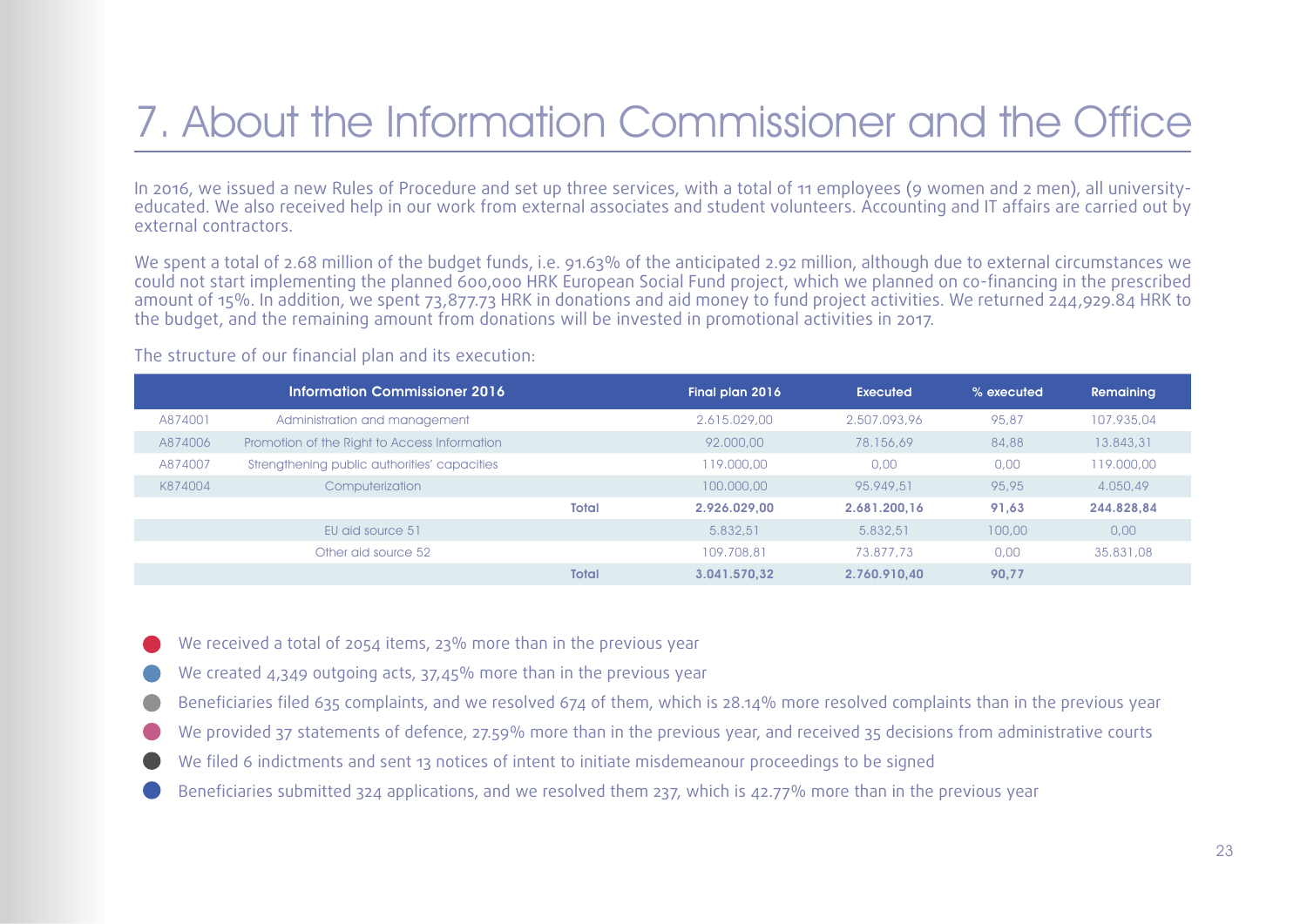- We conducted 28 direct and 21 indirect inspectional supervisions, 133% more than in the previous year
- We answered 492 written queries, 18% more than in the previous year, as well as 414 inquiries via info-phone
- We created 6 analytical studies based the monitoring of the implementation of the Act, in which we were assisted by students and volunteers
- We issued and published 5 quidelines, i.e. directives which facilitate the implementation of the provisions of the ARAI
- Beneficiaries informed us 237 times that they were granted access to the requested information, which is 62.33% more than in 2015
- We published 3 publications and 2 promotional pamphlets
- We implemented three applications a List of Public Authorities, a Decision and Opinion search engine and an internal Application for the Delivery of Annual Reports and the Monitoring of the Work of Public Authorities
- We continued to daily update the List of public authority bodies which contains data on 5,873 bodies  $\qquad \qquad \Box$
- We published 467 decisions, 138 opinions, 5 instructions and quidelines and 51 court decisions on the TOM Opinion and Decision Search Engine
- Beneficiaries and public authorities accessed the TOM Opinion and Decision Search Engine 2,438 times in the period from the end of September to December 2016
- In January 2016, we collected annual reports for 2015 from 4,539 public authorities, which is 76.41% of the total number, while in January 2016 we collected 4,759 reports from 5,873 bodies or 81.03%
- We created and submitted a Report on the Implementation of the Act on the Right to Access Information for 2015, which was accepted by the Croatian Parliament with 101 votes "for" and 1 abstention
- Within the framework of the implementation of the four strategic documents, we performed or have continuously executed 38 measures
- We conducted 38 trainings during which we educated 945 information officers and other public authority employees, as well as 75 journalists, association representatives and citizens
- We organized 6 promotional events and participated in 24 other promotional events in Croatia and abroad
- Our webpage [www.pristupinfo.hr](http://www.pristupinfo.hr) was visited 195,852 times
- We published a version of the website in English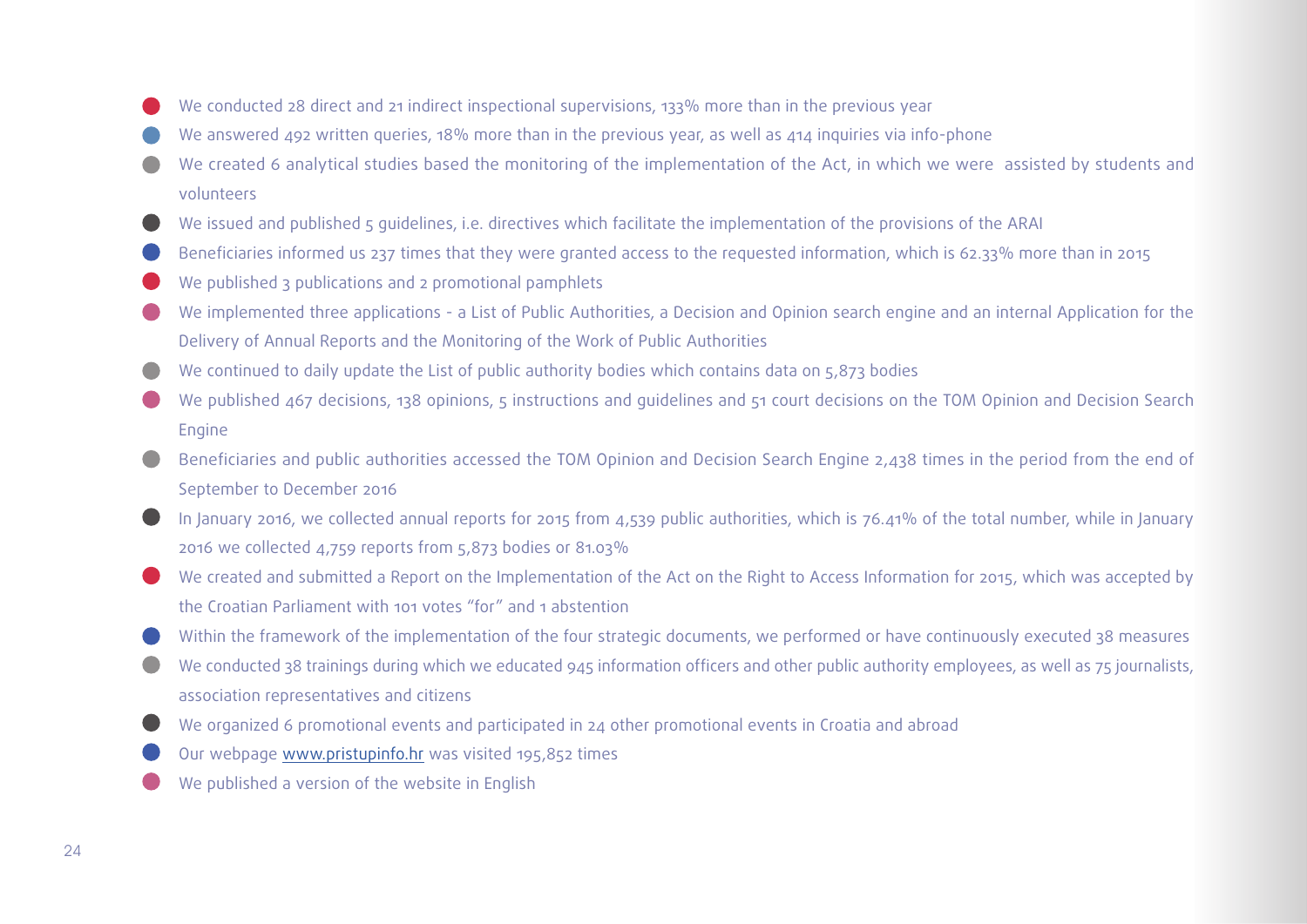- <span id="page-24-0"></span>On the website we published 57 news items, averaging slightly more than one per week
- We launched a two-month internet newsletter that included 173 users
- We resolved 13 requests for access to information sent to us by citizens, and have not denied any of them
- We regularly responded to journalists' and the media's inquiries, with about 10 interviews and TV statements
- When performing supervisions, trainings and promotional activities, we went on 31 official trips for which 49 travel orders were issued
- In order to perform our tasks, we spent a total of 2,760,847.90 HRK, about 2.5% of which were donations
- The Information Officer was assisted by 11 civil servants in the Office $\bullet$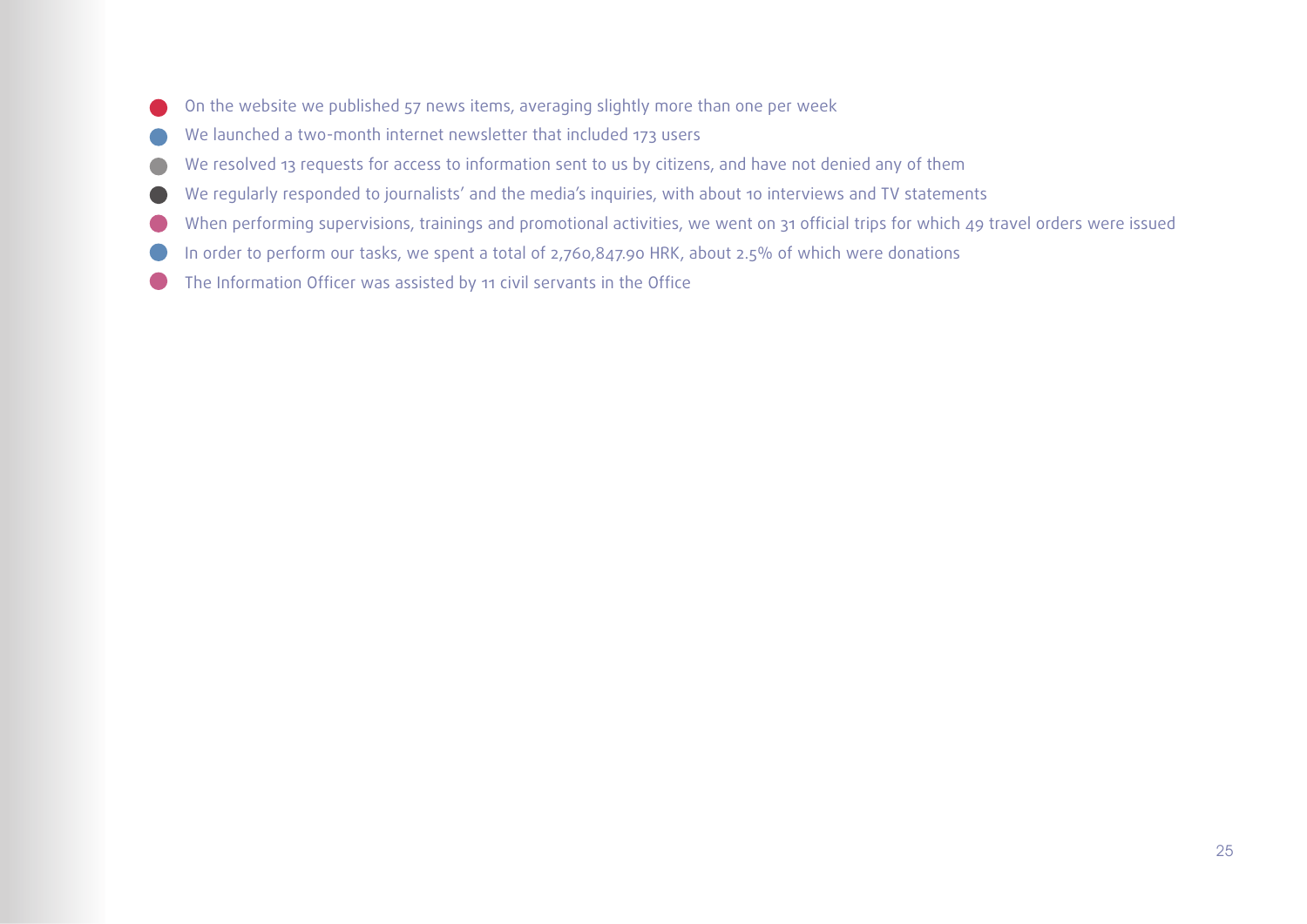# 8. Status assessment and recommendations

During 2016, in accordance with the provisions of the Act, the obligations from strategic documents and her strategic and annual plan, the Information Commissioner protected, monitored and promoted the right of access to information and the re-use of information by deciding on complaints, by implementing inspectional monitorings and other forms of monitoring the implementation of the Act and by undertaking promotional activities.

The Information Commissioner's general assessment is that the state of transparency and openness of public authorities is gradually improving in the direction of strengthening the disclosure of information on the internet, including the implementation of public consultations, as well as in the quality of dealing with beneficiary's requests which is the result of public authorities' better ability to implement the Act and their greater awareness of the importance of transparent and open work. Given the intense monitoring and promotion activities, with regular security procedures in accordance with complaints and petitions, public authorities are becoming more aware of their obligations and skilful in implementing the Act. However, the overall level of transparency and openness is still unsatisfactory. Significant discrepancies have been noted at the local and regional government level, in the work of legal entities with public authority and of majority owned public companies, although among them there are examples of good practice in implementing the Act. At all levels and in all groups of bodies oversights in publishing information via websites were perceived, as were irregularities in dealing with citizens' requests, especially with respect to deadlines and the manner of decision-making, as evidenced by the fact that in four-fifths of the cases the public authorities gave unlawful or improper decisions. However, the most critical elements of the implementation of the Act, despite an evident improvement over previous years, are related to the inadequate involvement of the public in the decision-making process through public consultations, especially at the local level and on the behalf of institutions and other legal entities with public authority, as well as the lack of knowledge of obligations related to enabling the re-use of information (open data) And thus the implementation of the part of the Act which is in accordance with the European acquis.

Efforts must therefore primarily be directed at continuing the strengthening of public authorities' capacities at all levels for the implementation of the Act, including the adoption of transparency and openness in everyday work and procedures and the development of knowledge and skills in order to effectivels act upon requests, particularly in encouraging the proactive disclosure of information, public consultations and the re-use of information. For this, it is necessary to continue strengthening the Information Commissioner's capacity to perform her functions of protecting, monitoring and promoting. The second improvement direction of the implementation of the Act is the need to sensitize and develop the public awareness of citizens, associations, the media, the academic community and the private sector in regards to the importance of active inclusion in the processes of public decision-making and of an active search for information, as well as the ways in which they can exercise their rights, including an awareness of the existence of the Information Commissioner as an independent institution acting as a protector of citizens in relation to public authorities.

Here are some of the most significant problems in the implementation of the Act, detailed in the Report:

nearly 1,000 public authorities do not have their own website, nor publish the necessary information on the pages of the bodies that have established them or transferred them to public authorities, and there are fewer information officers that can attend to the implementation of the Act in public authority bodies;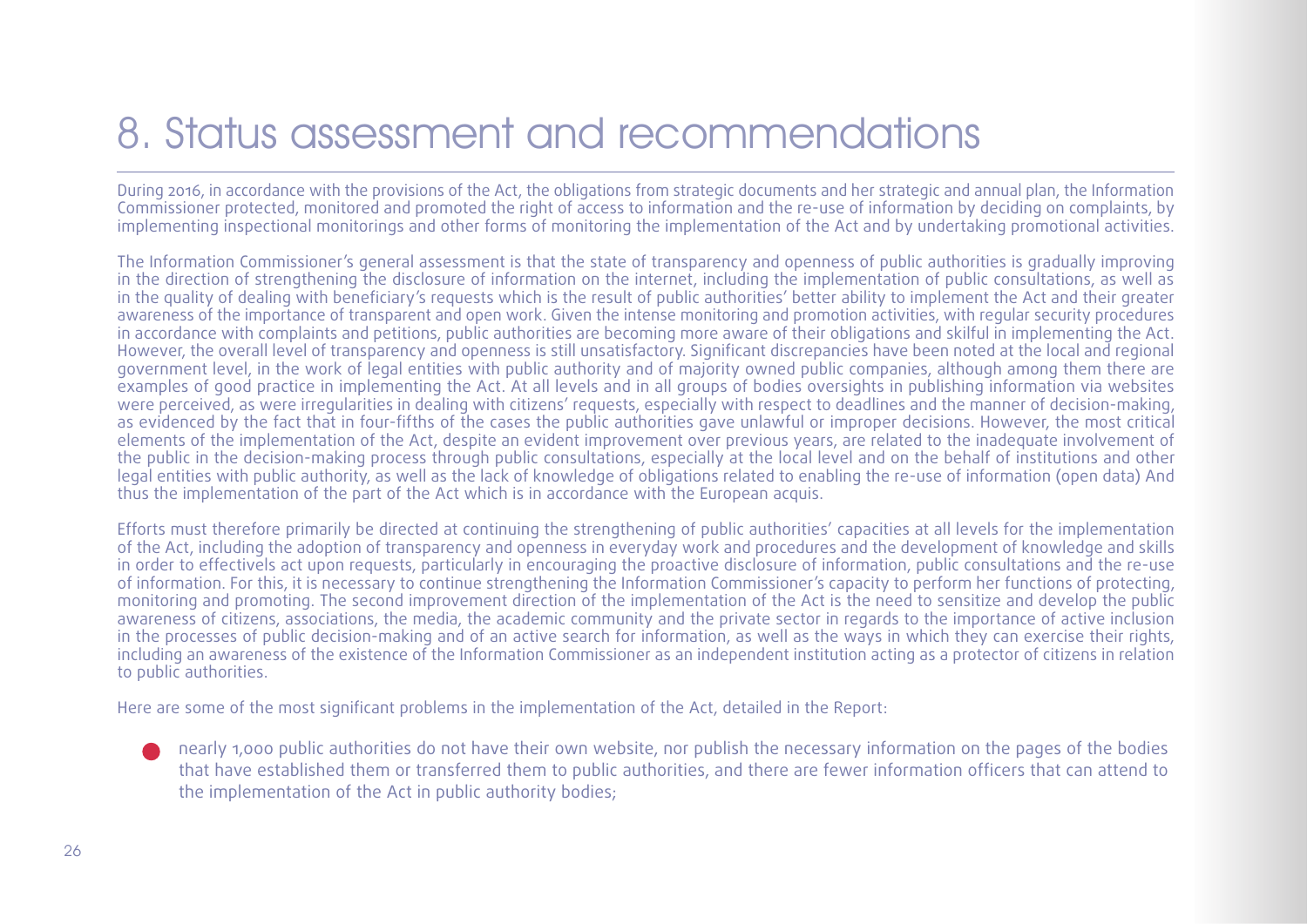- although there was an estimated at 5-10% increase in proactive disclosure, often left undisclosed is information related to the financing and distribution of financial resources, including donations and sponsorships or other non-refundable funds, conclusions from official sessions and documents that must be published by bodies that are obligated to conduct public consultations;
- at all levels and in all groups of bodies irregularities were noted in dealing with citizens' requests, especially in respect to deadlines  $\blacksquare$ and the manner of decision-making, as evidenced by the fact that in four-fifths of the cases public authorities gave unlawful or improper decisions, or 4,92 decisions unlawful for every legitimate one;
- although the situation is 4% better than in 2015, citizens' requests for access to information being ignored remains alarming, given that two thirds of the complaints to the Commissioner are tied to this reason;
- the Republic of Croatia has progressed on the European Union's open data scale and is ranked 14th, but there is still a low level of awareness among public authorities and beneficiaries on the possibility of re-use of information, in particular due to the lack of an open data policy and partly due to bodies' weak capacities;
- despite a positive shift in the sense that there was an approximately 30% increase in the number of consultations, there is still an unsatisfactory amount of consultations being conducted i.e. it is estimated that for two-thirds of regulations, acts and documents consultations through which citizens and legal persons are engaged in decision making are not conducted, or their duration is not conducive to inclusion;
- the floor is open for strengthening the legal framework for the realization of citizens' constitutionally-guaranteed right of access to information and to the re-use of information as regulated by EU regulations, both in terms of access to international documents and in amending obsolete regulations i.e. in taking into account this right and obligation from the European acquis when adopting new regulations.

Taking this into consideration, we have made proposals and recommendations for several measures in order to address the shortcomings and irregularities detailed in the Report:

- 1 All public bodies must have a website on which, in a timely fashion, it will publish all prescribed information and documents, in an easily searchable manner and in machine-readable form, and will deliver official documents to the Central Catalogue of Official Documents, in order to be permanently available to future generations.
- 2 Within public authority bodies it is necessary to ensure an effective cooperation between Information Officers and other organizational units, especially the people in charge of online contents, and a regular analysis of websites is recommended in order for them to comply with the Act.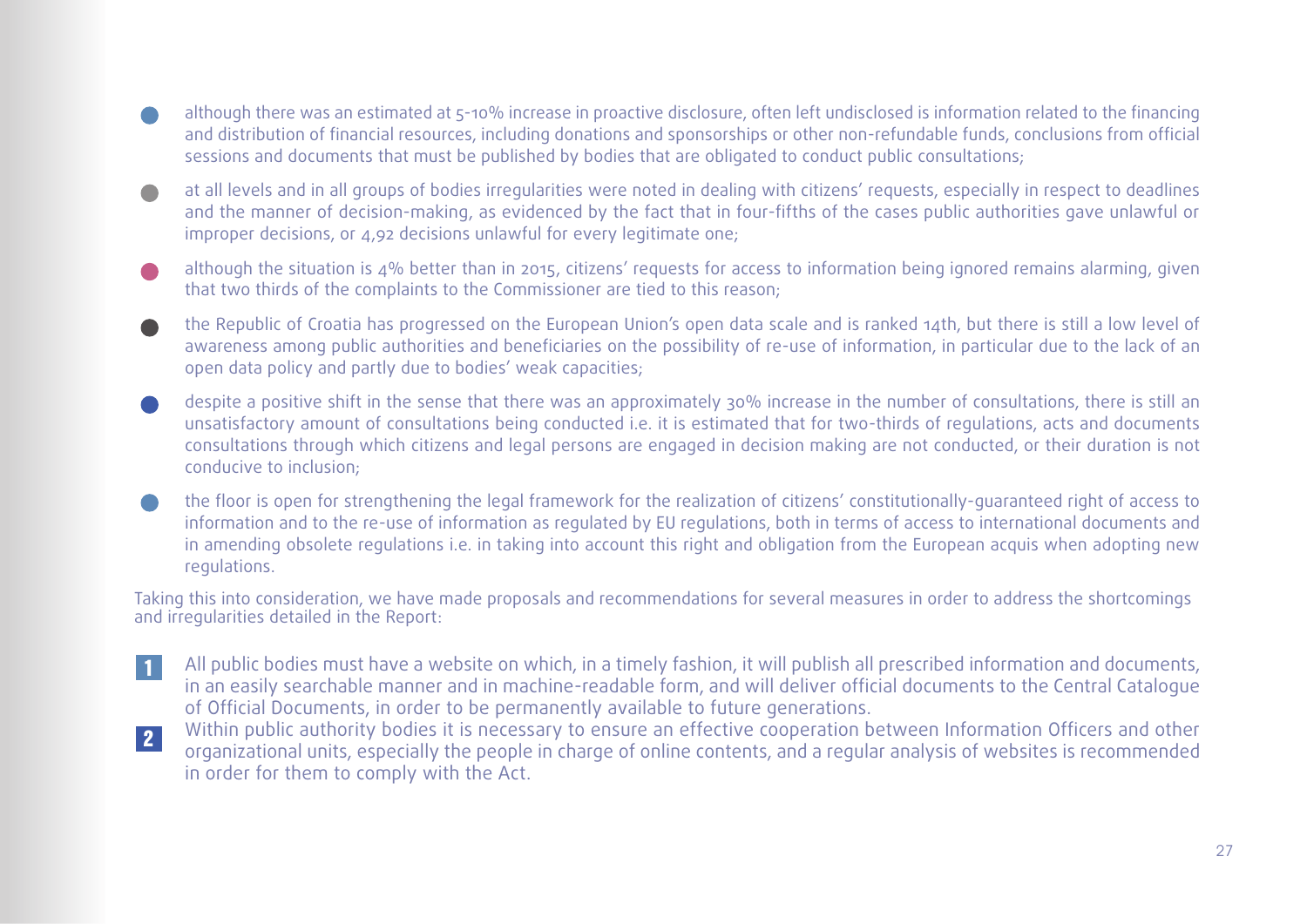- 3 Public authorities, especially the authorities and representative bodies of local and regional units, must enable the public to participate in sessions, in accordance with the Act, must harmonize acts with the provisions of the Act, and must publish the daily order of sessions, as well as the conclusions and official documents adopted during the sessions.
- 4 In acting in accordance with the requirements, public authorities must comply with the provisions of the Act on the Right of Access to Information and the General Administrative Procedure Act and align the organization of work within the public authority body in order for access to information to be available in the fastest, most effective and most lawful way possible. It is necessary to provide promptness in decision-making, cooperation between organizational units in the delivery of information, and the implementation of Proportionality and Public Interest Tests, as well as continuity by avoiding frequent changes of officers, who must continuously undergo trainings. Also, it is necessary for leaders and other employees to be internally familiarized with their obligations towards the Act on the Right of Access to Information, given that it is resistance on the behalf of those that are in other parts but especially at the top or organizations that make it difficult for citizens to exercise their rights.
- 5 Denying an application for access to information due to an abuse of rights should be exercised cautiously, bearing in mind that the right of access to information is a constitutional right for beneficiaries. In handling requests for access to information pubic authorities must be guided by the fact that information on the availability of public funds is information that is available to the public, unless it is classified information, and the rest of the information is subject to the application of the Proportionality and Public Interest Test.
- 6 In complaints, as well as in other procedures conducted in accordance with the Act on the Right of Access to Information public authorities must cooperate with the Commissioner and duly provide all the documentation, in order to avoid the procedure being unnecessarily delayed.
- 7 The implementation of Proportionality and Public Interest Test requires a significant effort on the behalf of public authorities, including forming a working group and a detailed explanation of the reasons for a public announcement or denial thereof.
- 8 Public authorities must inform the public of databases and registers from their jurisdiction, and, whenever it is legally justified, publish data in a re-usable form; when creating information, the possibility of creating information that is in a form considered to be reusable must be taken into consideration; their open data must be linked to the Open Data Portal or to local portals. It is recommended that counties and/or major cities establish their own open data portals in order to make the information they possess more accessible to their citizens and economy.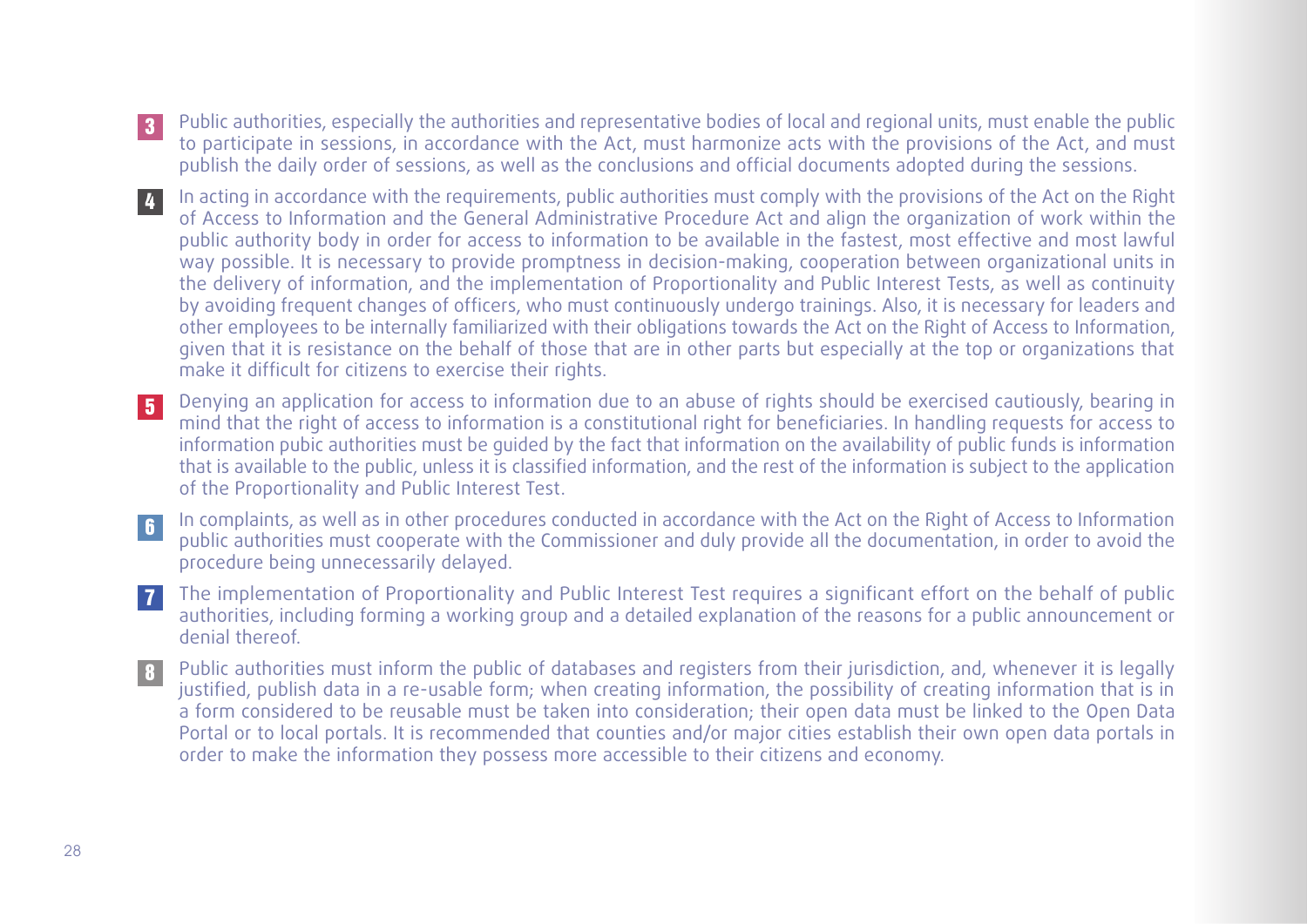- 9 It was suggested to the Government of the Republic of Croatia to adopt a comprehensive and long-term open data policy, in accordance with good European practice and standards, and that will effectively stimulate and insure the opening of data and sensitize beneficiaries, especially entrepreneurs, to use data for the purpose of developing new products and opening employment positions. It is also recommended that local and regional self-government units adopt their own policies (for example, within their associations, at the county level or independently), in order to encourage development and openness in local communities.
- 10 Public authorities are asked to publish the data identified as a priority by the Information Commissioner in cooperation with other bodies based on monitorings, beneficiaries' suggestions, petitions and complaints, such as registers and lists of state and local assets, concession registers, lists and registers of concluded contracts, financial data (budget, execution), subsidies and donations, projects and programmes in individual sectors or local units, information related to public transport, the environment, the management of natural resources, waste, the economy and entrepreneurship as well as local institutions.
- 11 Public authorities must pay particular attention to the quality of data, especially in equipping the data with the appropriate licenses, in accordance with the Regulations which in the process of adoption, metadata and appropriate formats, as well as in the charging of costs which should be guided by the principle of collection of marginal costs in accordance with the Criteria, i.e. in charging higher costs only in statutory cases. The granting of exclusive rights is only exceptionally possible, in cases prescribed by the Act.
- 12 In terms of public consultations, it is suggested that public authorities include 30 days for the implementation of consultations within their normative activities as well as process opinions and suggestions and prepare reports. Public consultations must be part of the regular process of the adoption of regulations, acts and documents, which contributes to the quality of regulations and restores trust between public authorities and beneficiaries. It should also be part of regular annual planning and given in consultation plans.
- 13 When conducting consultations, in accordance with good practice, the international standard and the Open Government Partnership Action, it is also necessary to publish information on the composition of the working groups which participated in preparing the draft of a law, other regulation or act (decision or list of members).
- 14 For the purpose of encouraging the implementation of public consultations and the realization of the democratic process, it is recommended that the Croatian Parliament and the Government of the Republic of Croatia, especially their professional services and offices participating in the process of adopting regulations, encourage and monitor the implementation of the provisions of the Rules of Procedure of the Croatian Parliament and the Rules of Procedure of the Government of the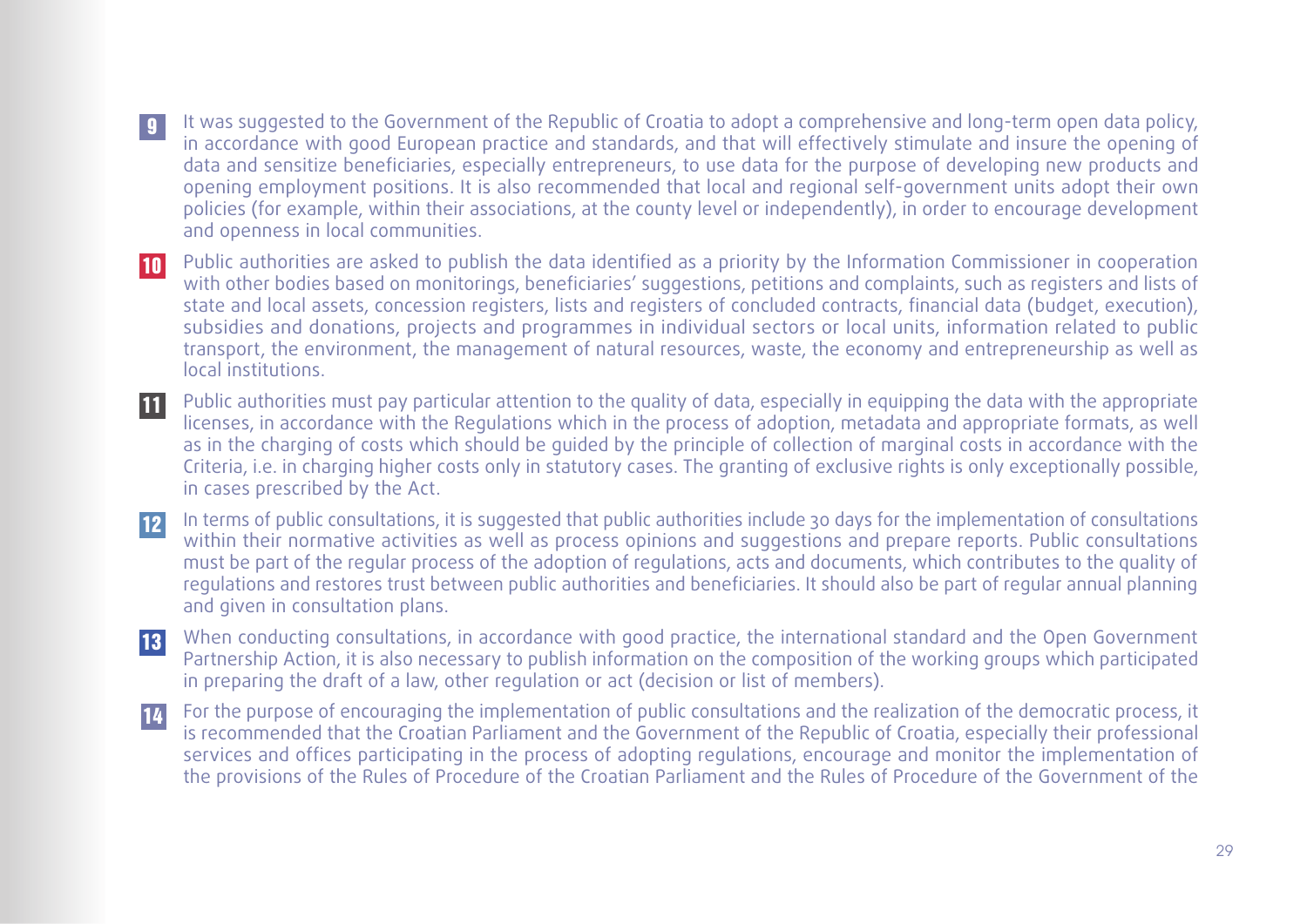Republic of Croatia, and which require that the proponent submit a proposal of the regulation or the act and a report on the conducted consultation.

- 15 Because of discrepancies between the Act and the Government's Codex, it is proposed that the Government of the Republic of Croatia either put the existing Codex into force or adopt a new one that will comply with legal provisions (on deadlines, consultation plans, reports on the conducted consultations, portals) and implement the good practices of public consultations which have been developed since the adoption of the last Codex.
- 16 It is proposed that the Government of the Republic of Croatia ensure the technical advancement of the e-counselling portal, especially since an increase in the use of the portal in the future is expected, particularly in regards to the obligation to publish reports on the conducted consultations which provide a substantive quality to consultations and provides bodies and participants with the opportunity to get insight into the results of their participation.
- 17 It is recommended that local and regional self-government units in particular include provisions on public consultations to its statutes and rules of procedure for the work of councils and the assemblies as well as introduce a good participatory budgeting practice in relation to their budget planning in which their decision on the part of funds dedicates to individual needs will be brought according to citizens' proposals on funding priorities.
- 18 All public authorities must actively encourage citizen involvement in the consultation process, primarily through the implementation of other forms of consultation (public hearings, email notifications of drafts of regulations, etc.) and adequate information on the implementation of consultations on their website. Local and regional self-government units, especially counties or major cities, are recommended to establish local public consultation portals which would ensure the timely informing and involving of the public in the adoption of general acts and strategic and planning documents.
- 19 All public authorities are obliged to appoint an information officer as well as inform the Commissioner and the public the officer's details and ways they will create access to information and to the re-use of information. It is the responsibility of the head of the public authorities to ensure the smooth and full implementation of the Civil Obligations Act.
- 20 Public authorities are obliged to keep a Register on Requests for Access to and Re-Use of Information, in accordance with the Ordinance on the Organization, Content and Manner of Keeping the Official Register (OG 83/14).
- 21 All public authorities are required to submit an annual report to the Information Commissioner, minding the quality of the submitted data. It is recommended that bodies publish a report on their website in a machine-readable form that enables the application for the delivery of annual reports and that its contents be debated during its working bodies and sessions, and that this data be included in their annual work reports.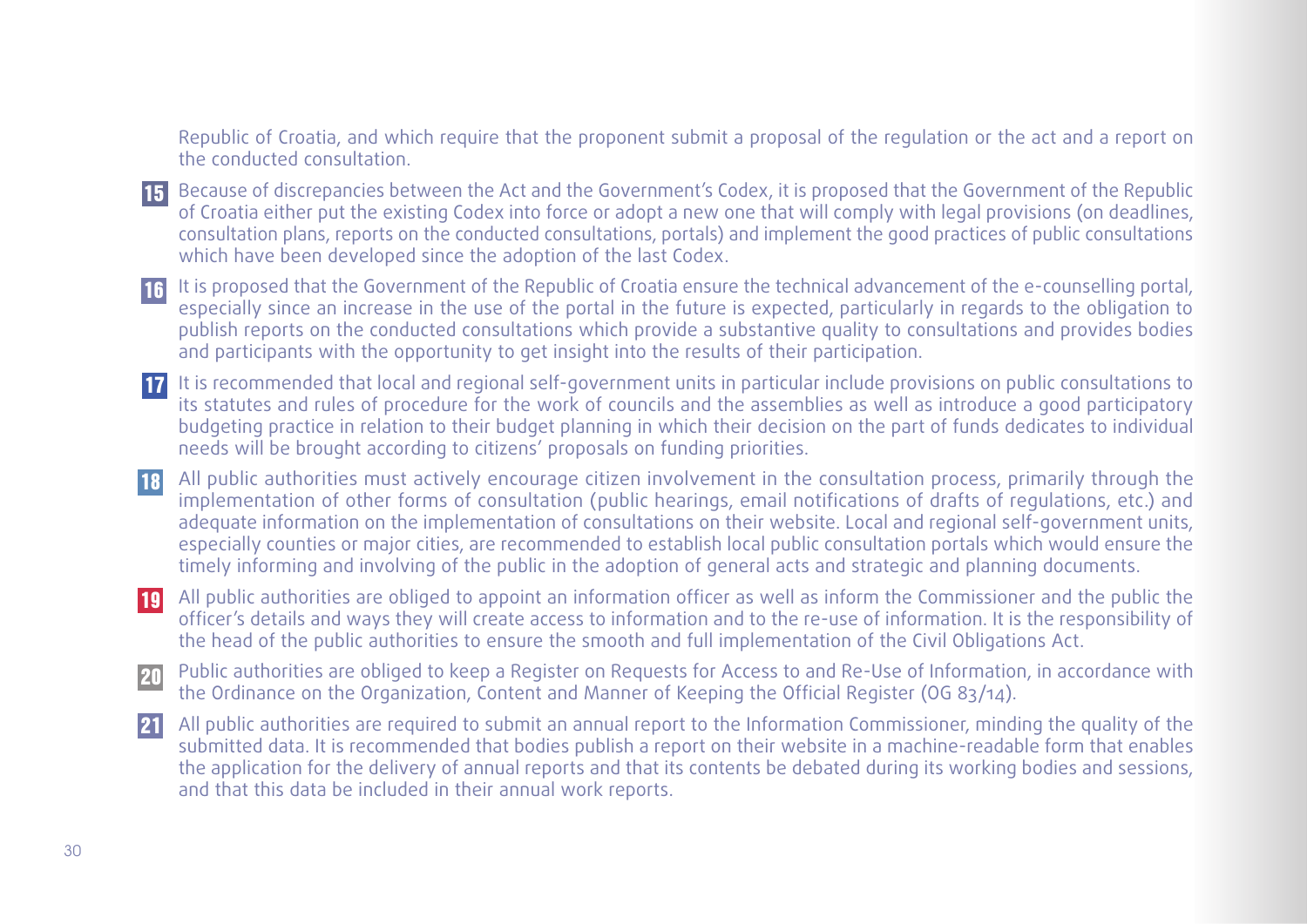22 All public authorities are invited to use the Pristupinfo.hr application on the Information Commissioner's website, for the purpose of the delivery or modification of data on the body and the information officer, as well as for submitting annual reports.

- 23 It is recommended that public authorities use the Questionnaire for the Self-Assessment of the Compliance of Procedures with the Act and draw up an action plan with activities for the purpose of strengthening transparency and openness, and also that they regularly consult the Commissioner's Decision and Opinion Search Engine for the sake of getting familiar with good practice.
- 24 It is suggested that the President of the Republic of Croatia i.e. the Government of the Republic of Croatia initiate the process of adhering to the Council of Europe Convention on Access to Official Documents.
- 25 It is suggested that the President of the Republic of Croatia i.e. the Government of the Republic of Croatia initiate the process of adhering to Protocol no. 207 in line with the Council of Europe's European Charter on Local Self-Government on the right to participate in local government affairs.
- 26 It is recommended that the Government of the Republic of Croatia propose amendments to the regulation in a way that allows for monetary fines to be imposed on public authorities that violate the Act on the Right of Access to Information.
- 27 The competent authorities are called to fulfil their obligations under the strategic documents and adequately improve and amend the Media Act which in Article 6 determines the availability of information to journalists as well as the Privacy Act which will, among other things, strengthen the supervisory mechanisms regarding classified information, as well as to take into account the possible impact on citizens' rights to information when adopting regulations i.e. the obligation and the possibility of re-use of information, and request the Commissioner's opinion. This particularly applies to the arrangement of registers and databases whose access method, when adopting a special regulation, must be regulated in such a way as to realize the right of citizens and the re-use of information In accordance with the Act, as well as to the application of the new Directive 2016/2012/EU which establishes the standards of accessibility of public authorities' websites, in a manner that combats discrimination.
- 28 The competent authorities – the Croatian Parliament and the Government of the Republic of Croatia – are invited to continue strengthening the Information Commissioner's capacities as well as that of other bodies involved in the implementation of the Act on the Right of Access to Information.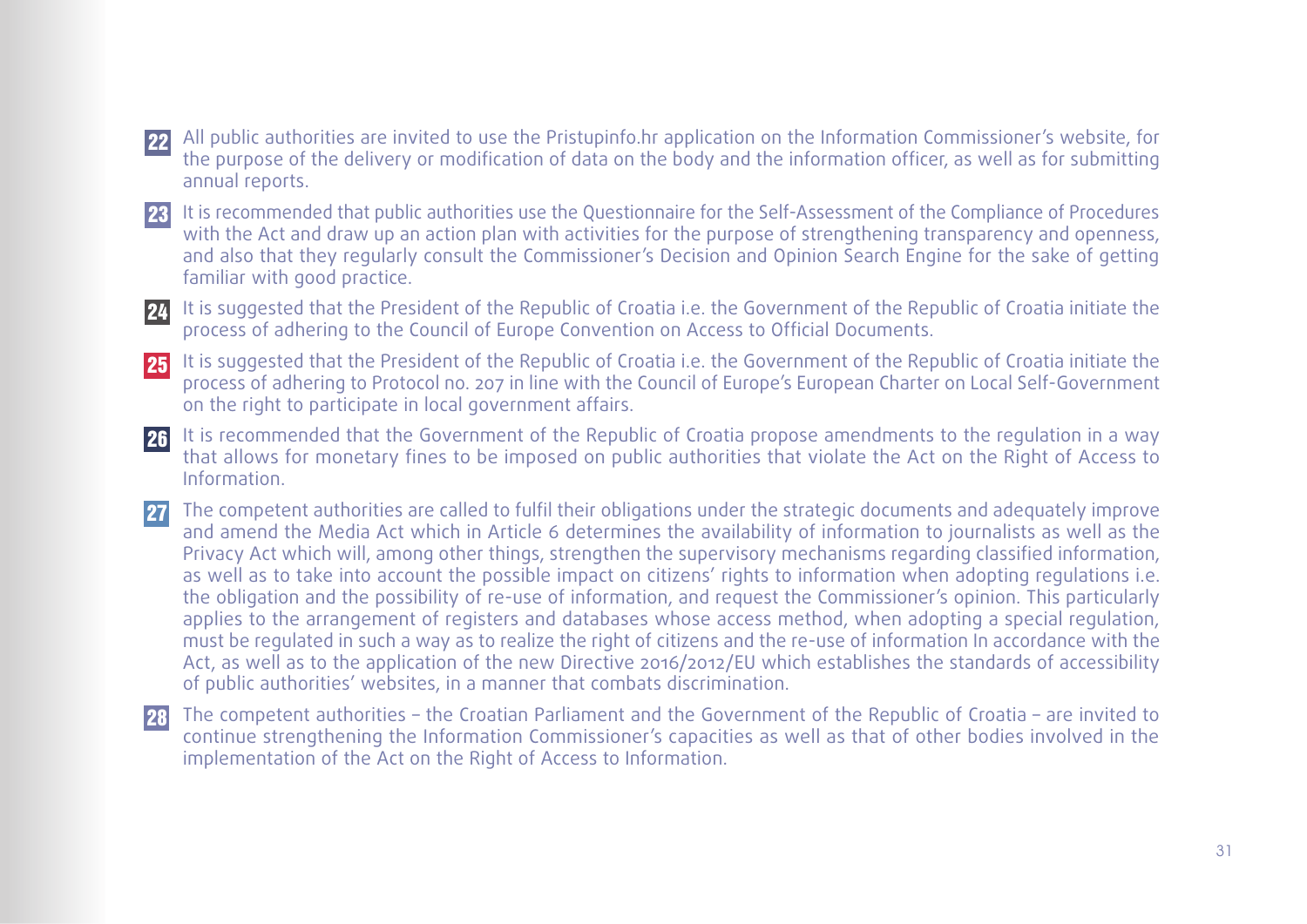## INFORMATION COMMISSIONER 2016 OVERVIEW IN NUMBERS

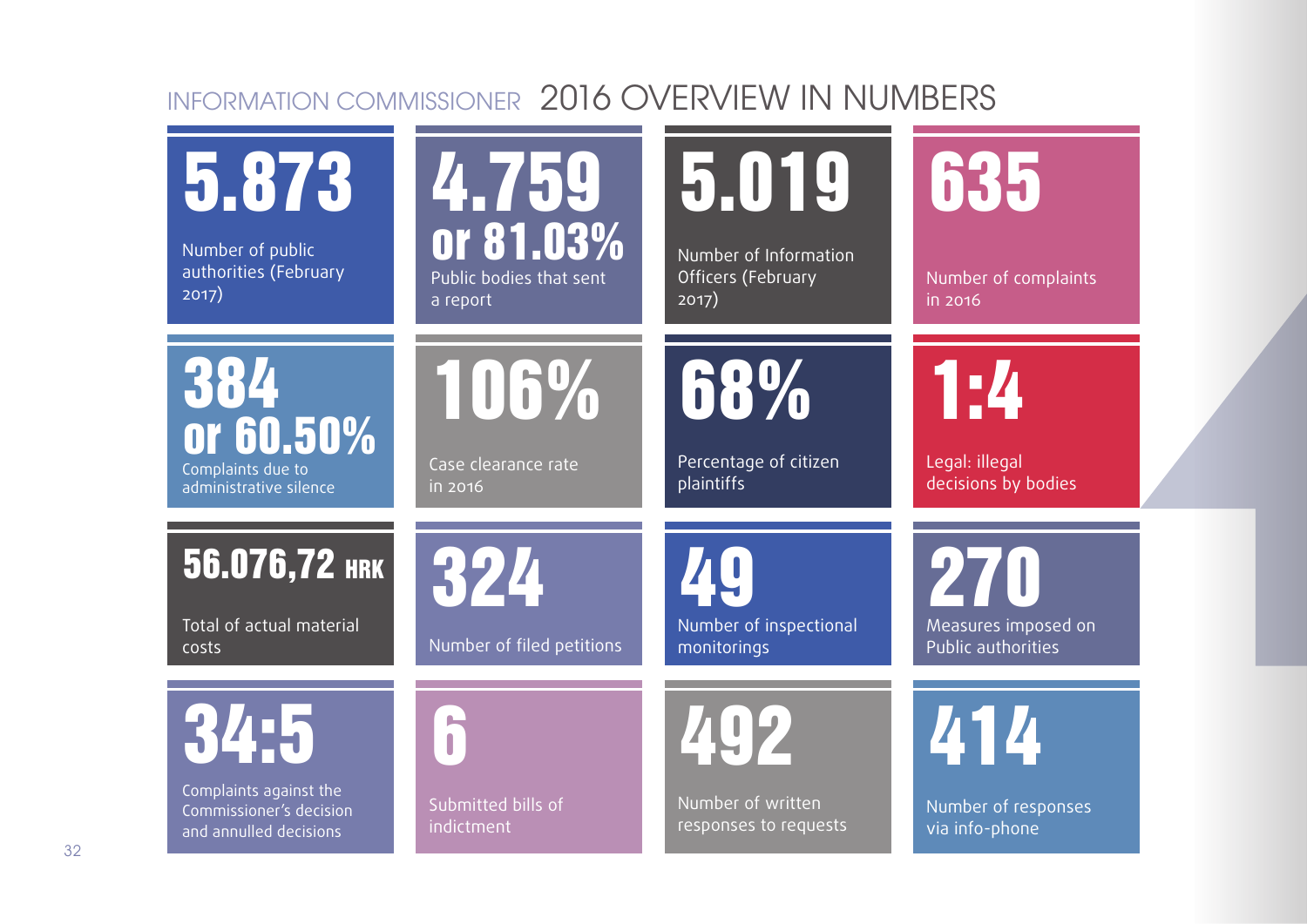| 38                                                 | 945                                                                  | 75                                                                               | 5                                                         |
|----------------------------------------------------|----------------------------------------------------------------------|----------------------------------------------------------------------------------|-----------------------------------------------------------|
| Number of trainings                                | Number of officials<br>trained                                       | Number of trained<br>journalists,<br>association representatives<br>and citizens | Number of organized<br>events                             |
| 24                                                 | $467 + 138$                                                          | 195.852                                                                          | 57                                                        |
| Number of public events<br>we participated in      | Number of decisions and<br>opinions in TOM                           | Number of visits to the<br>website                                               | Number of published<br>news items                         |
| 2.054<br>Number of cases in<br>progress            | Kit<br>Number of implemented<br>measures from strategic<br>documents | $3 + 2$<br>Rules of procedure +<br>pamphlet                                      | <b> -</b><br>Procedure quidelines                         |
| $1 + 11$                                           | <b>2,68 mil. HRK</b>                                                 | 73.877,73 HRK                                                                    | $0 + 1$                                                   |
| Number of state officials<br>and officials in 2016 | Budget money spent in<br>2016                                        | Donation money spent                                                             | Number of cars $+$<br>number of official mobile<br>phones |